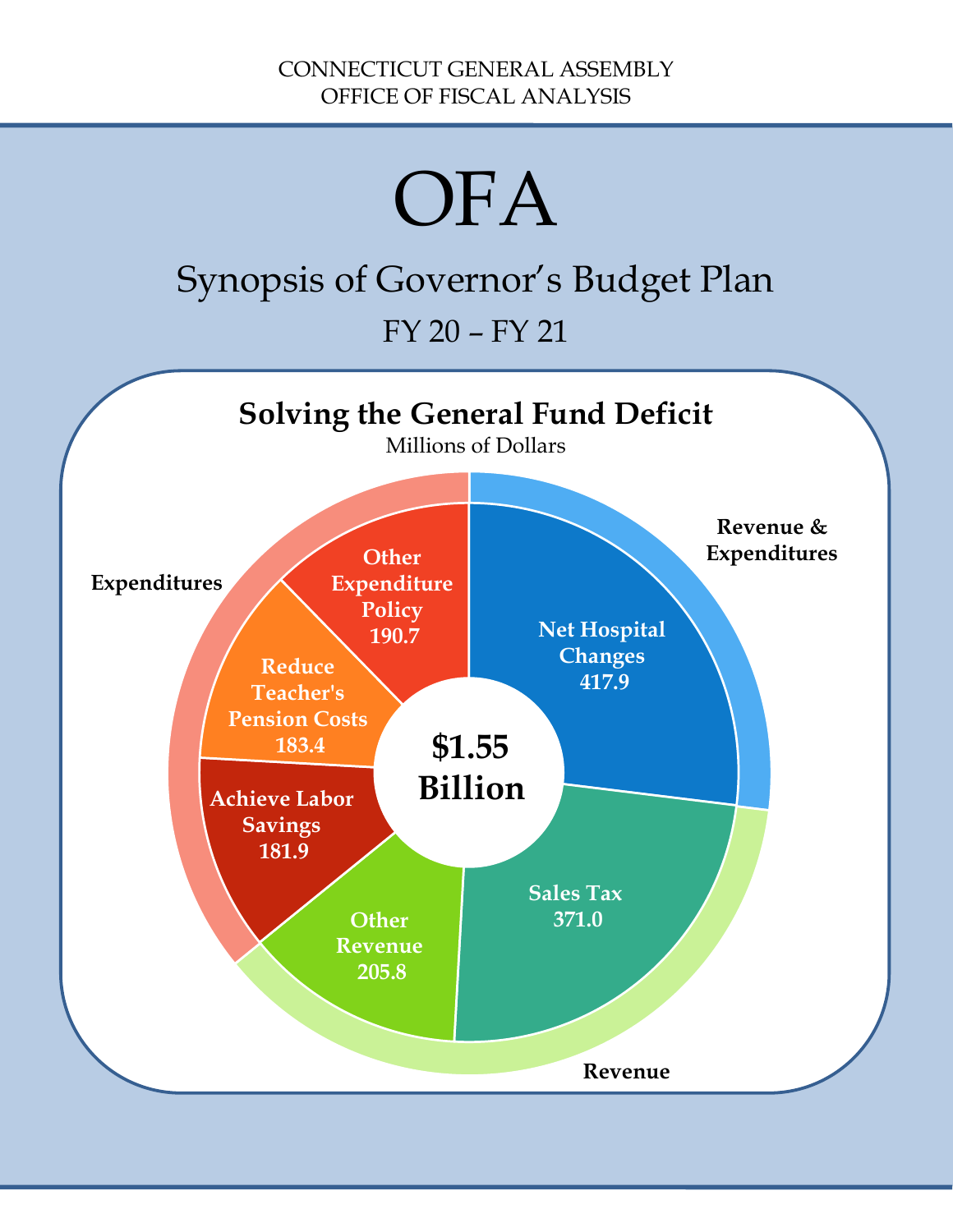# **Table of Contents**

| APPENDIX A: Full Time Authorized Position Count by Agency and Fund 23 |  |
|-----------------------------------------------------------------------|--|
|                                                                       |  |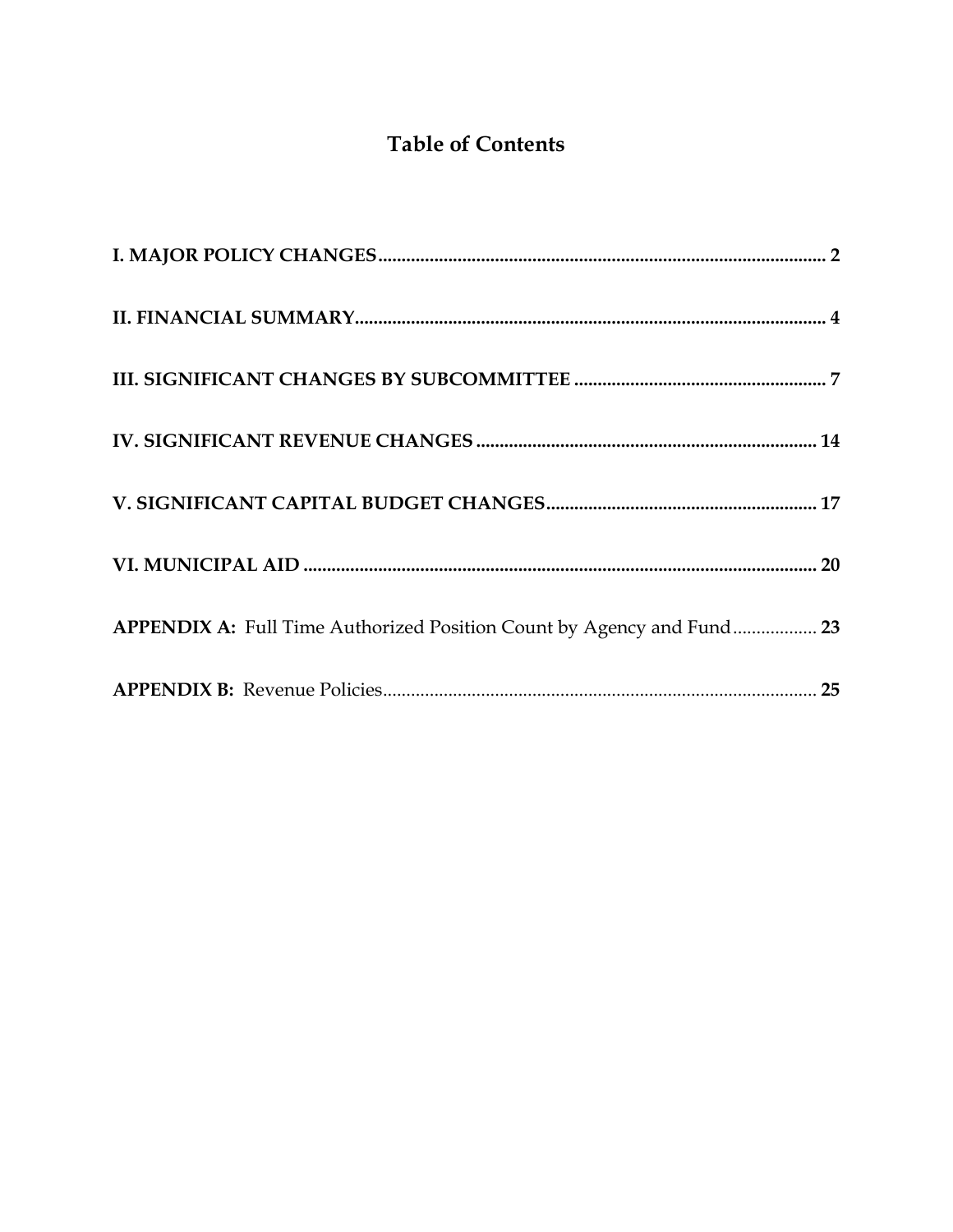*The following is intended to provide information on the Governor's FY 20 and FY 21 Budget, revenue and capital plan for the committees of Appropriations and Finance, Revenue and Bonding as background for the Office of Policy and Management presentation. Since the budget was released Wednesday, we have tried to highlight major areas of interest rather than provide a full-scale comprehensive analysis. Such indepth analysis will be undertaken by both committees with the assistance of OFA staff in the coming weeks.*

#### **Executive Summary**

The Governor's FY 20 and FY 21 Budget balances projected General Fund deficits of \$1.5 billion and \$2.2 billion, respectively. This is largely the result of changes in hospital financing, revenue policies, technical adjustments and growth in revenue and expenditures.

These deficits are closed primarily though: (1) maintaining the hospital user fee structure; (2) expanding the Sales Tax base, and maintaining the transfer of motor vehicle Sales Tax revenues to the Special Transportation Fund; 3) savings related to state employee and teacher pension; and (4) making a number of other distinct ongoing revenue and expenditure policy changes. These changes are detailed in depth further in this report.

#### **Special Transportation Fund**

The Governor's proposal freezes the General Fund transfer of the car sales tax at the current rate of 8.0% and maintains the existing Sales and Use tax transfer of 0.5% which includes additional revenue from expanding the scope of the tax. Together these policies result in a decrease in revenue of \$63.6 million in FY 20 and \$131.5 million in FY 21. The proposal also: (1) changes the duration of operator licenses and registrations which increases revenue by \$25.7 million in FY 21 and (2) transfers \$20 million of the cumulative FY 20 balance to FY 21.

The proposed revenue changes allow for operating surpluses in FY 20 and FY 21 but ultimately lead to an operating balance deficiency starting in FY 22, which may have an impact on marketing Special Tax Obligation bonds for transportation initiatives.

The Governor's recommendation to solve long-term projected deficits relies on two tolling options expecting to begin collecting revenue in FY 23; (1) congestion mitigation pricing (i.e., all vehicles) which is projected to generate \$185.8 million in FY 23, \$742.3 million in FY 24 and approximately \$800 million annually when fully implemented; and (2) truck only tolling which would generate \$29.5 million in FY 23 and \$36 million in FY 24. Full implementation of the truck-only tolling is projected to raise \$200 million annually, but, according to the Governor's proposal, could "take decades" to achieve.

#### **MUNICIPAL AID**

The Governor's FY 20 and FY 21 budget proposal reduces municipal aid from FY 19 levels by \$74.0 million in FY 20 and \$17.3 million in FY 21. This is primarily due to (1) decreases in Teachers' Retirement Contributions on behalf of municipalities of \$83.5 million in FY 20 and \$44.3 million in FY 21, and (2) a requirement for municipalities to contribute \$23.8 million in FY 20 and \$49.2 million in FY 21 towards the normal cost of teachers' retirement contributions.

#### **Town Contributions to the Normal Cost for the Teachers' Retirement System**

The proposal requires most towns to pay a phased-in contribution for at least one-quarter (25%) of the normal cost (\$23.8 million in FY 20 and \$49.2 million in FY 21) paid on its behalf by the state. The full normal cost contribution is required in FY 22, the third year of the phase-in, and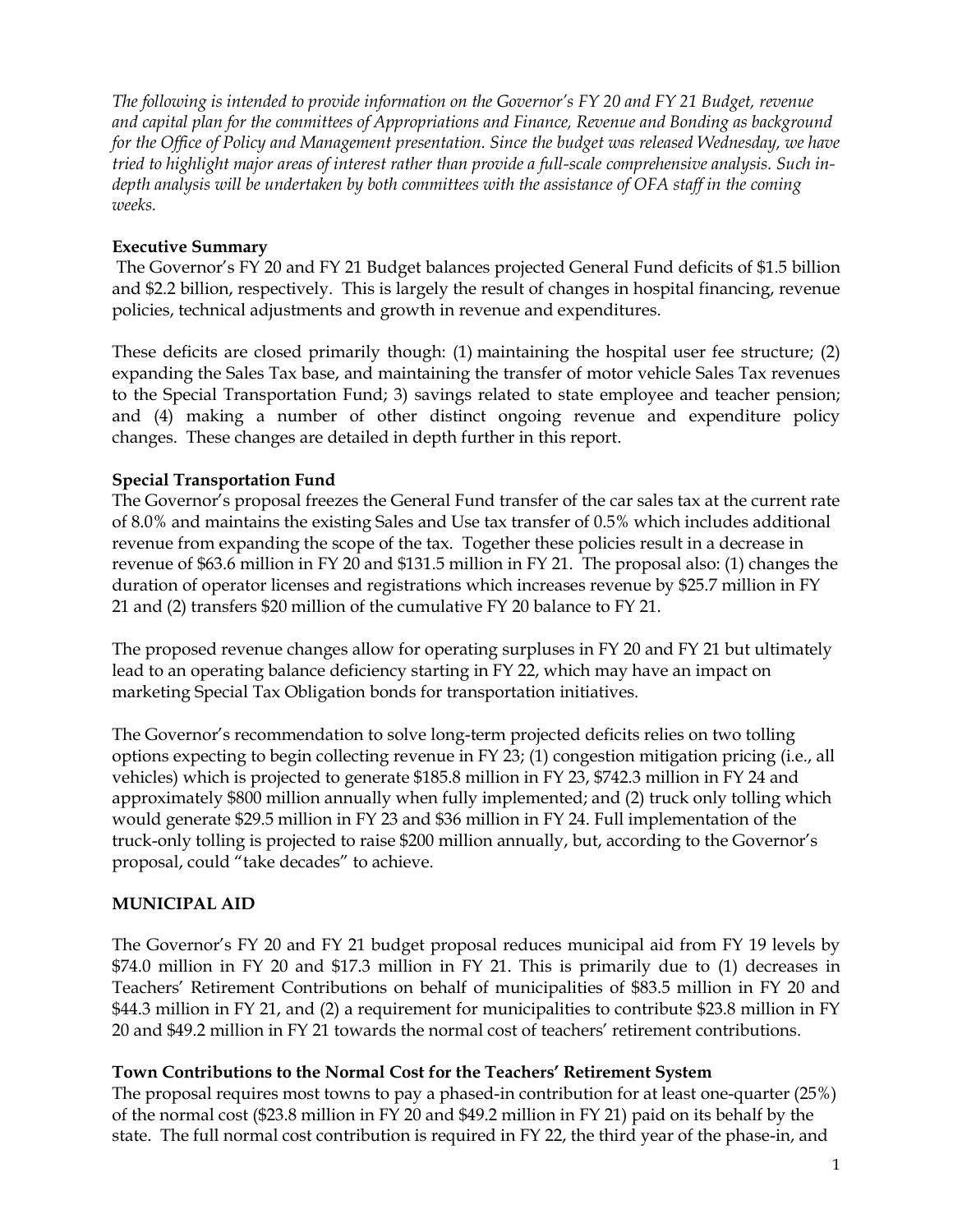is an estimated \$71.5 million. Municipalities who have teacher salaries above the statewide median are required to pay a share equal to each percentage point they are above the median. Contributions by distressed municipalities are limited to five percent of their associated normal cost.

#### **CAPITAL SUMMARY**

#### **Changes to Bond Authorizations**

The Governor's recommended budget has total net effective authorizations at \$2.8 billion in FY 20 and \$2.2 billion in FY 21. New authorizations (approximately \$1 billion per year in General Obligation (GO) bonding and around \$780 million per year in transportation bonds) supplement existing authorizations that are scheduled to become effective in the biennium.

The GO authorization changes, combined with changes to General Fund net revenues, are projected to put the state at 82.2% of the debt limit (\$2.1 billion below the 90% threshold) for FY 20 and at 79.6% (\$2.9 billion below the 90% threshold) for FY 21.

#### **Limit Bond Issuance to Reduce Debt Service**

The Governor's recommended budget includes reductions to debt service in the General and Special Transportation Funds, based on limiting bond issuance going forward. General bond issuance would be limited to \$1.6 billion per year (below the current \$1.9 billion issuance cap), while transportation bonds would be set at \$800 million in FY 21.

More information on the Governor's recommended changes to bonding is available in the capital section of this synopsis.

#### **I. MAJOR POLICY CHANGES**

#### <span id="page-3-0"></span>**Restore Hospital Provider Tax and Supplemental Payments to FY 19 Level**

The following table reflects restoring the hospital provider tax and Medicaid supplemental hospital payments to FY 19 levels after accounting for a \$40 million reduction to the Medicaid supplemental payments to bring payments under the federal limit.

|                              | Current Law - \$ |              |              | Governor Proposal - \$ |              |                        |
|------------------------------|------------------|--------------|--------------|------------------------|--------------|------------------------|
| <b>Item</b>                  | <b>FY 19</b>     | <b>FY 20</b> | <b>FY 21</b> | <b>FY 20</b>           | <b>FY 21</b> | <b>FY 20</b><br>Impact |
| Hospital Tax                 | 900              | 384          | 384          | 900                    | 900          | 516                    |
| Supplemental Payments        | (493.3)          | (166.5)      | (166.5)      | (453.3)                | (453.3)      | (286.8)                |
| <b>Federal Grant Revenue</b> | 328.8            | 109.2        | 109.2        | 297.9                  | 296.5        | 188.7                  |
| <b>Total Net Impact</b>      | 735.5            | 326.7        | 326.7        | 744.6                  | 743.2        | 417.9                  |

#### **Labor Concessions**

The following proposals are reflected in the Governor's Recommended Budget as Labor Concession Savings and accounted for as a bottom line lapse (savings) in the General Fund in the amount of \$181.9 million in FY 20 and \$276.8 million in FY 21 and \$18.3 million in FY 20 and \$19.7 million in FY 21 in the Special Transportation Fund.

#### **Modify State Employees' Retirement System (SERS)**

The Governor recommends the following changes to SERS: (1) link COLA formula for future retirees to SERS investment performance, (2) extend the amortization period from 2032 to 2046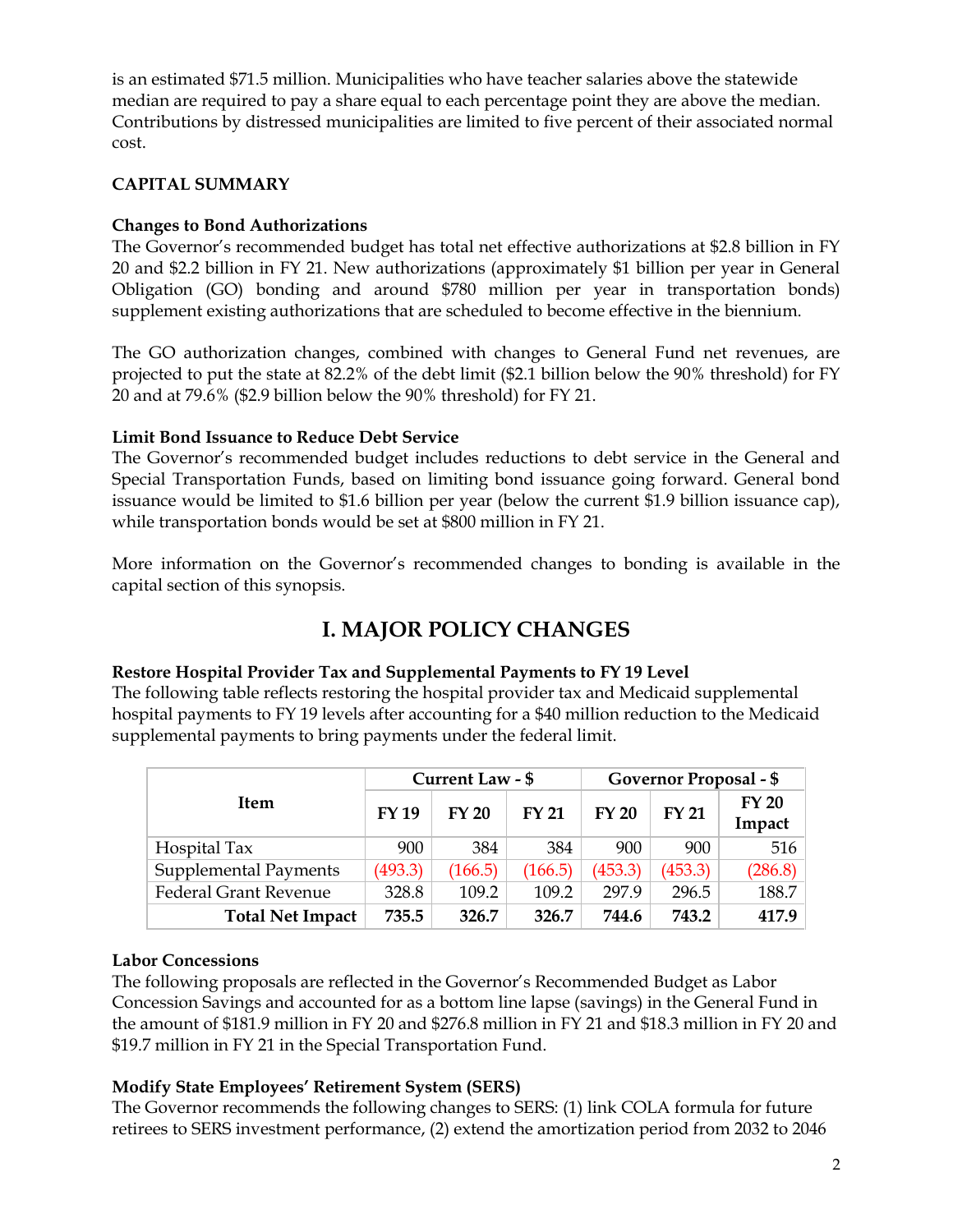for the statutory portion of the unfunded accrued liability (UAL) which is approximately \$4 billion of the total \$21.2 billion UAL, and (3) eliminate legislator travel allowance from the SERS benefit formula. The estimated General Fund impact of the changes is approximately \$131.9 million in FY 20 and \$141.8 million in FY 21. SERS is currently governed by a collective bargaining agreement which is in effect until 2027.

#### **Implement Changes to the Active and Retire State Employee Health Programs**

The Governor recommends the following changes to the active and retired state employee health programs: (1) expand the Health Enhancement Program (HEP) and Smart Shopper program and (2) establish a maximum reimbursement rate for hospital services at a percentage increase over Medicare. The estimated savings from these initiatives are \$50 million FY 20 and \$135 million in FY 20. Active and retiree health are currently governed by a collective bargaining agreement which is in effect until 2027.

#### **CHANGES TO TEACHERS' RETIREMENT SYSTEM**

#### **Invoke "Adequate Provision" to Pension Obligation Bonds to Make Changes to TRS Payments**

The 2008 Pension Obligation Bonds (POBs) include a requirement to make the actuarially determined payment necessary to eliminate any unfunded liability in the fund by a fixed year (2033). Also included in the bond covenant for the POBs are the ways in which these requirements may be altered, including one option where changes can be made if the state has made "adequate provision" for bondholders.

The Governor proposes making "adequate provision" by setting aside \$381 million<sup>1</sup>, the amount of the highest annual POB debt repayment, and further backing the POBs repayment by attaching them to lottery receipts. In turn, the state would make changes to the unfunded liability payment calculation that otherwise would not be allowed prior to repayment of the POBs.

#### **Adjust Funding Methodology in Teachers' Retirement System (TRS)**

The proposal includes changes to the funding methodology of the TRS which result in a contribution reduction of \$183.4 million in FY 20 and \$189 million in FY 21. These changes are similar to many of the provisions adopted for the State Employees' Retirement System in 2017 and include the following:

- Reducing the assumed discount rate from 8.0 percent to 6.9 percent.<sup>2</sup>
- Re-amortizing the unfunded liability over a new 30-year period.
- Transitioning from a level percent of payroll to a level dollar amortization over a fiveyear transition period.

 $1$ Appropriates \$381 million of FY 19 projected surplus to debt service.

 ${}^{2}$ Re-amortization is contingent upon "adequate provision" for bondholders as described above.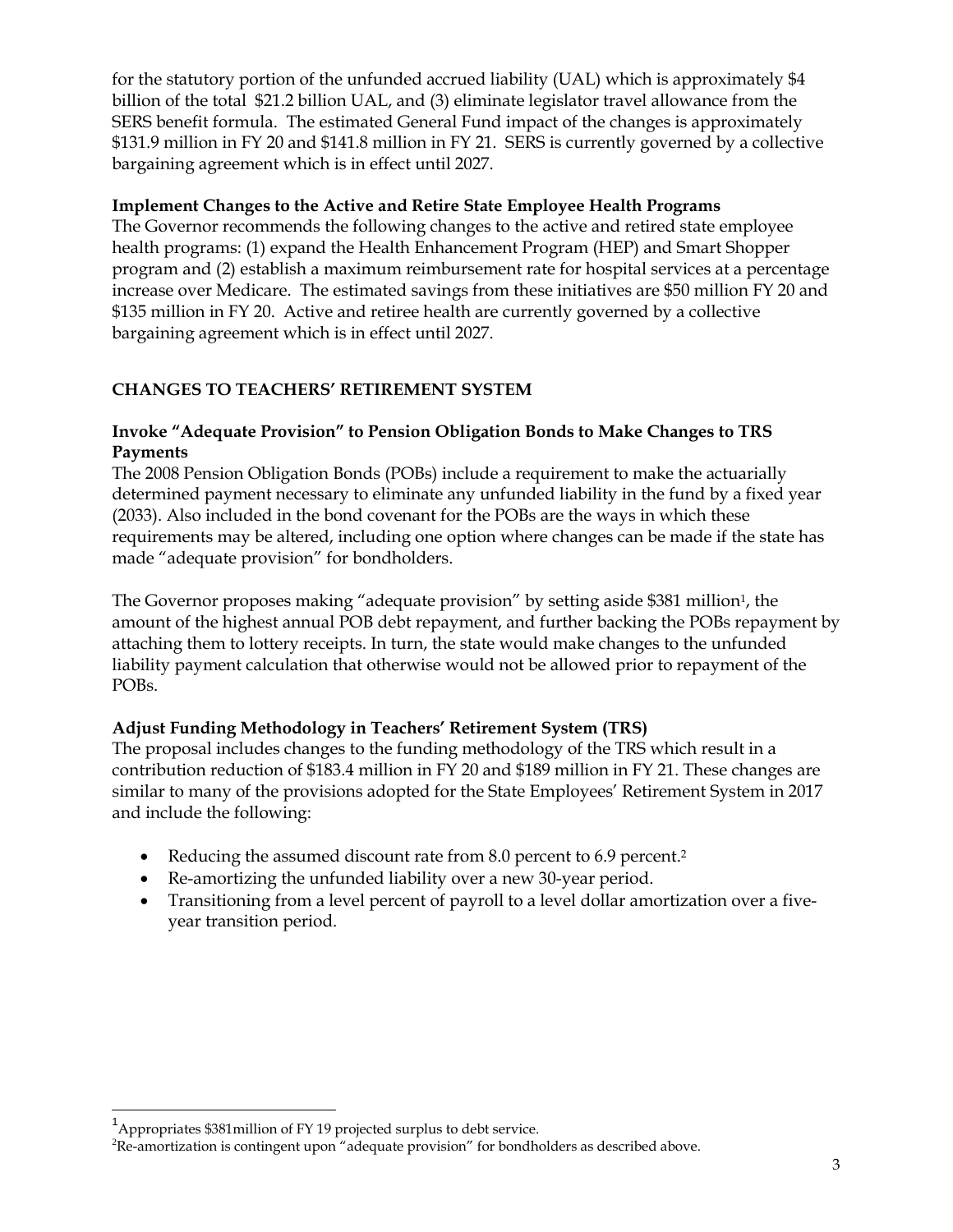## **II. FINANCIAL SUMMARY**

<span id="page-5-0"></span>The Governor's Recommended General Fund Budget has an operating surplus of \$105.7 million in FY 20 and \$170.4 million in FY 21. After reflecting the new budgeting requirements<sup>3</sup> the Governor's Recommended General Fund Budget has a budgeted surplus of \$8.9 million in FY 20 and \$20.2 million in FY 21.

| <b>General Fund</b>                  | Recommended<br>FY 20 \$ | Recommended<br>FY 21 \$ |
|--------------------------------------|-------------------------|-------------------------|
| Revenues                             | 19,365.0                | 20,037.3                |
| Appropriations                       | 19,259.3                | 19,866.9                |
| <b>Operating Surplus / (Deficit)</b> | 105.7                   | 170.4                   |
| Required Surplus <sup>1</sup>        | 96.8                    | 150.3                   |
| <b>Budgeted Surplus / (Deficit)</b>  | 8.9                     | 20.2                    |
|                                      |                         |                         |
| <b>Special Transportation Fund</b>   |                         |                         |
| Revenues                             | 1,724.5                 | 1,823.7                 |
| Appropriations                       | 1,705.3                 | 1,806.6                 |
| <b>Operating Surplus / (Deficit)</b> | 19.2                    | 17.1                    |
| Required Surplus <sup>1</sup>        | 8.6                     | 13.7                    |
| <b>Budgeted Surplus / (Deficit)</b>  | 10.6                    | 3.4                     |
|                                      |                         |                         |
| <b>Other Appropriated Funds</b>      |                         |                         |
| Revenues                             | 254.6                   | 266.6                   |
| Appropriations                       | 253.5                   | 265.1                   |
| <b>Budgeted Surplus / (Deficit)</b>  | 1.1                     | 1.5                     |
|                                      |                         |                         |
| <b>All Appropriated Funds</b>        |                         |                         |
| Revenues                             | 21,344.1                | 22,127.6                |
| Appropriations                       | 21,218.1                | 21,938.6                |
| <b>Operating Surplus / (Deficit)</b> | 126.0                   | 189.0                   |
| <b>Required Surplus</b>              | 105.4                   | 164.0                   |
| <b>Budgeted Surplus / (Deficit)</b>  | 20.6                    | 25.0                    |

**Balance Summary** (in millions)

The Governor's Recommended General Fund Budget has a growth rate of 1.4% in FY 20 and 3.2% in FY 21. See the table below for details.

#### **Budget Growth Rates** (in millions)

| Fund               | FY 19 Revised           | FY 20 Change<br>Recommended |       | Recommended   | FY 21 Change |        |               |
|--------------------|-------------------------|-----------------------------|-------|---------------|--------------|--------|---------------|
|                    | <b>Appropriation \$</b> | FY 20 \$                    | \$    | $\frac{0}{0}$ | FY 21 \$     | \$.    | $\frac{0}{0}$ |
| General            | 18,998.2                | 19,259.3                    | 261.1 | $1.4\%$       | 19,866.9     | 607.60 | $3.2\%$       |
| Transportation     | 1,617.3                 | 1,705.3                     | 88.0  | 5.4%          | 1,806.6      | 101.3  | $5.9\%$       |
| Other Appropriated | 239.9                   | 253.5                       | 13.6  | 5.7%          | 265.1        | 11.6   | $4.6\%$       |
| <b>TOTAL</b>       | 20,855.4                | 21,218.1                    | 362.7 | $1.7\%$       | 21,938.6     | 720.5  | $3.4\%$       |

<sup>3</sup>PA 17-2 JSS limits total appropriations for the General Fund and the Special Transportation Fund to a set percentage of total revenues; 99.5% in FY 20 and 99.25% in FY 21.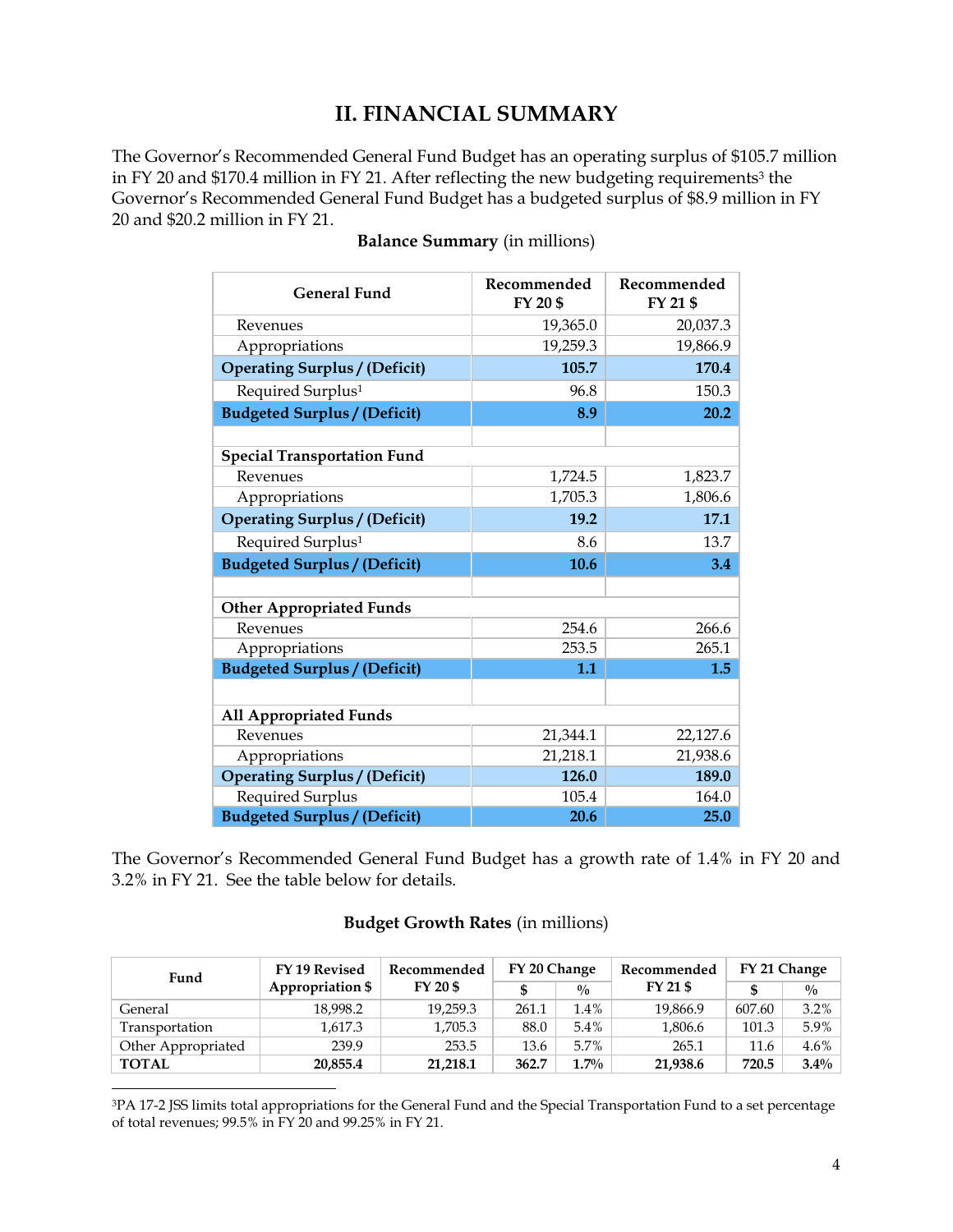| <b>Fund Summary</b>                              | FY 20 \$        | FY 21 \$        |
|--------------------------------------------------|-----------------|-----------------|
| General Fund                                     | 19,462,701,846  | 20,165,168,753  |
| Special Transportation Fund                      | 1,735,552,639   | 1,838,288,769   |
| <b>Banking Fund</b>                              | 25,492,225      | 26,495,108      |
| <b>Insurance Fund</b>                            | 105,723,303     | 114,616,424     |
| Consumer Counsel and Public Utility Control Fund | 27,426,276      | 28,495,325      |
| Workers' Compensation Fund                       | 28,024,178      | 28,653,645      |
| Mashantucket Pequot and Mohegan Fund             | 49,942,796      | 49,942,796      |
| Regional Market Operation Fund                   | 1,084,678       | 1,106,857       |
| Criminal Injuries Compensation Fund              | 2,934,088       | 2,934,088       |
| Tourism Fund                                     | 12,894,988      | 12,894,988      |
| Subtotal                                         | 21,451,777,017  | 22,268,596,753  |
| <b>General Fund Lapses</b>                       |                 |                 |
| <b>Unallocated Lapse</b>                         | (9,515,570)     | (9,515,570)     |
| Unallocated Lapse - Judicial                     | (5,000,000)     | (5,000,000)     |
| <b>Statewide Hiring Reduction</b>                | (7,000,000)     | (7,000,000)     |
| <b>Achieve Labor Concessions</b>                 | (181,900,000)   | (276,800,000)   |
| Subtotal                                         | (203, 415, 570) | (298, 315, 570) |
| <b>Special Transportation Fund Lapses</b>        |                 |                 |
| <b>Unallocated Lapse</b>                         | (12,000,000)    | (12,000,000)    |
| <b>Achieve Labor Concessions</b>                 | (18,300,000)    | (19,700,000)    |
| Subtotal                                         | (30, 300, 000)  | (31,700,000)    |
| <b>Net Appropriations</b>                        |                 |                 |
| General Fund                                     | 19,259,286,276  | 19,866,853,183  |
| Special Transportation Fund                      | 1,705,252,639   | 1,806,588,769   |
| <b>Banking Fund</b>                              | 25,492,225      | 26,495,108      |
| <b>Insurance Fund</b>                            | 105,723,303     | 114,616,424     |
| Consumer Counsel and Public Utility Control Fund | 27,426,276      | 28,495,325      |
| Workers' Compensation Fund                       | 28,024,178      | 28,653,645      |
| Mashantucket Pequot and Mohegan Fund             | 49,942,796      | 49,942,796      |
| Regional Market Operation Fund                   | 1,084,678       | 1,106,857       |
| Criminal Injuries Compensation Fund              | 2,934,088       | 2,934,088       |
| Tourism Fund                                     | 12,894,988      | 12,894,988      |
| <b>TOTAL NET APPROPRIATIONS</b>                  | 21,218,061,447  | 21,938,581,183  |

#### **FY 20 and FY 21 Budget Fund Summaries**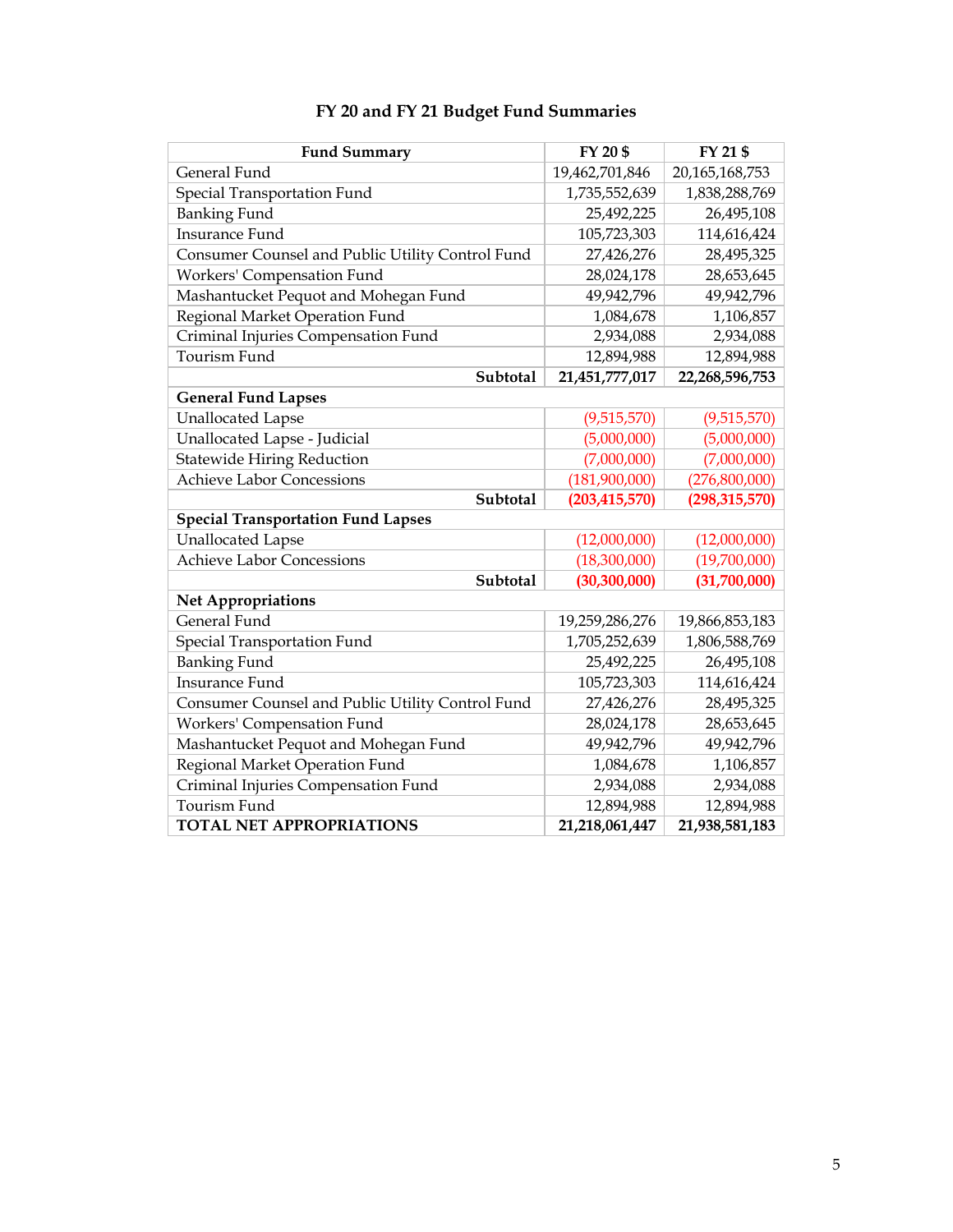#### **Governor's Recommended Budget - Out Year Impact**

The following table presents the Governor's estimated available General Fund revenue and expenditures for the three fiscal years ensuing the next biennium<sup>4</sup>. These estimates assume the policies recommended in the Governor's proposed FY 20 –FY 21 biennium budget are adopted in whole and are annualized into future fiscal years.

| <b>General Fund</b>   | FY 22 \$ | $FY$ 23 \$ | FY 24 \$ |
|-----------------------|----------|------------|----------|
| <b>Total Revenue</b>  | 20,650.8 | 21,169.8   | 21,606.9 |
| <b>Budgetary Caps</b> | (458.3)  | (545.6)    | (626.3)  |
| Available Revenue     | 20,192.5 | 20,624.2   | 20,907.7 |
| Expenditures          | 20,576.7 | 21,378.3   | 21,961.2 |
| <b>BALANCE</b>        | (384.2)  | (754.1)    | (990.5)  |

#### **Out Years** (in millions)

#### **Budget Reserve Fund**

 $\overline{a}$ 

The Governor's proposed budget results in an increase in the Budget Reserve Fund from \$1.185 billion in the current fiscal year to a projected \$2.794 billion after FY 21. Deposits come from annual operating surpluses, volatility transfers, and statutorily required surpluses 5. These deposits are offset in the current year by a transfer of a portion of the current year balance to the Teachers' Retirement System Special Capital Reserve Fund.

|                            | FY 19 \$ | FY 20 \$ | FY 21 \$ |
|----------------------------|----------|----------|----------|
| <b>Beginning Balance</b>   | 1,185.3  | 1,968.4  | 2,354.3  |
| <b>Operating Surplus</b>   | 516.1    | 8.9      | 20.2     |
| <b>Volatility Transfer</b> | 648.0    | 280.2    | 269.1    |
| Required Surplus           |          | 96.8     | 150.3    |
| Transfer to TRB SCRF       | (381.0)  | -        |          |
| <b>BRF TOTAL</b>           | 1,968.4  | 2,354.3  | 2.793.9  |

#### **Budget Reserve Fund Projections** (in millions)

<sup>4</sup>Estimates are from the Governor's Three Year Budget Report, FY 22, FY 23, and FY 24.

<sup>5</sup>PA-17-2 JSS limits total appropriations for the General Fund and the Special Transportation Fund to a set percentage of total revenues; 99.5% in FY 20 and 99.25% in FY 21.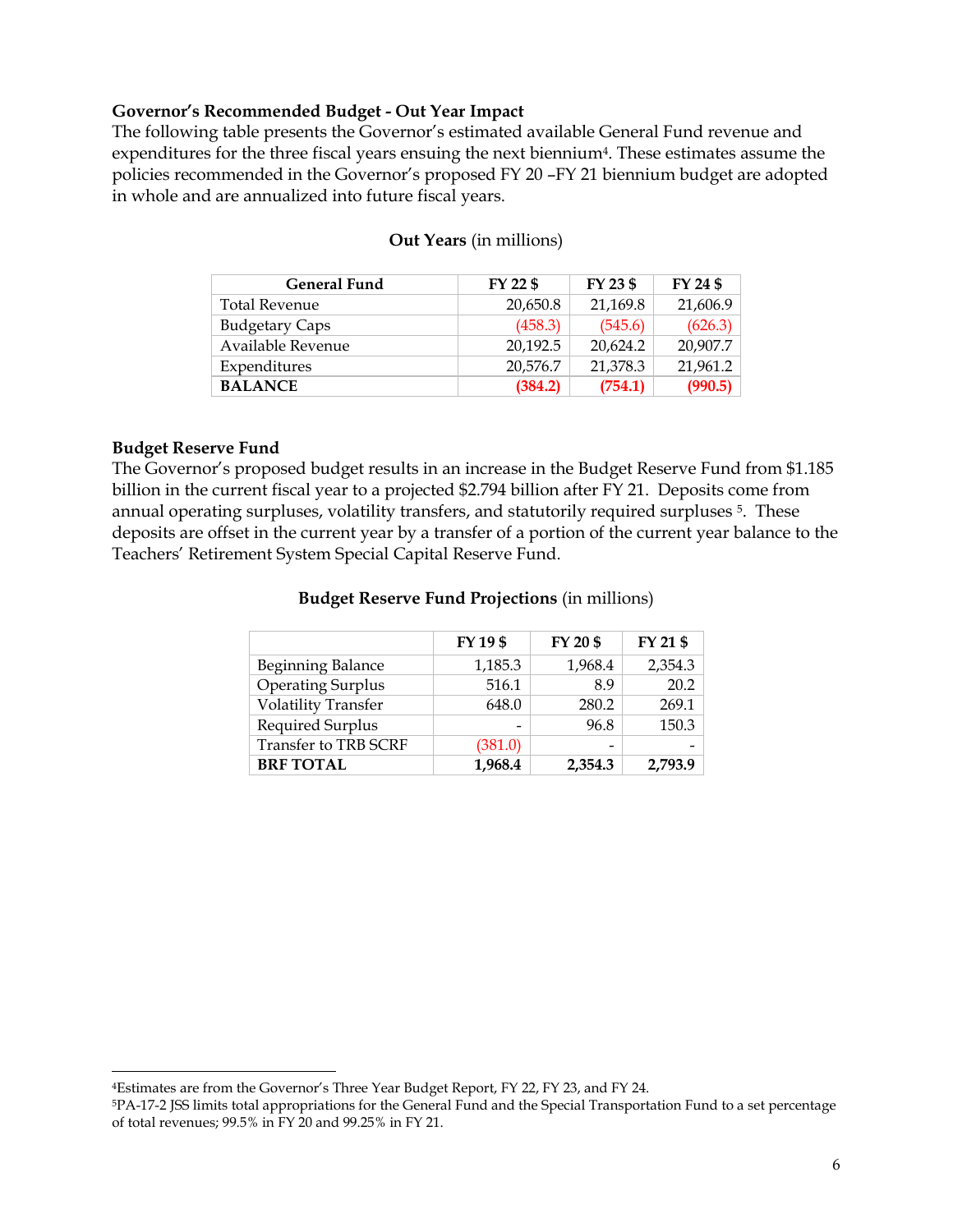# **III. SIGNIFICANT CHANGES BY SUBCOMMITTEE**

#### <span id="page-8-0"></span>**LEGISLATIVE**

#### **Adjust Budget Request – OLM, CEO, CWS, APA**

The Legislative budget requests are reduced by \$12.7 million in FY 20 and \$14.7 million in FY 21 through a back of the budget lapse. Included in this lapse are:

- Reductions of \$4.6 million in FY 20 and \$6.3 million in FY 21 in Personal Services,
- Reductions of \$4.3 million in FY 20 and \$3.7 million in FY 21 in Other Expenses,
- Reductions of \$2.1 million in FY 20 and \$1.1 million in Equipment, and
- Reductions of \$1.1 million in FY 20 and \$3.6 million in various other accounts.

#### **GENERAL GOVERNMENT B**

#### **Provide Funding for Minimum Wage Impact on Private Providers - OPM**

The proposal provides funding of \$3 million in FY 20 and \$6 million in FY 21 for private providers in recognition of the Governor's proposed minimum wage increase.

#### **Fund Grants for Regional Councils of Government via Regional Planning Incentive Account - OPM**

The proposal eliminates appropriation of \$3.6 million in each of FY 20 and FY 21 for Regional Councils of Government. The Governor's proposal provides for this funding via the nonappropriated Regional Planning Incentive Account.

#### **Provide Funding for Car Tax Grants using updated mill rate data - OPM**

The proposal reduces funding by \$1.1 million in FY 20, and increase funding by \$1.6 million in FY 21, to reimburse towns for the revenue loss related to the motor vehicle mill rate cap based on actual FY 18 and FY 19 mill rates.

#### **Modifying Accounting for the Higher Education Alternate Retirement Program – OSC Fringe Benefits**

The proposal provides funding of \$30 million in FY 20 and FY 21 in the Higher Education Alternate Retirement Program (ARP) account to reflect gross appropriating the General Fund (GF) contribution to ARP for GF supported employees. Recoveries from other funding sources will be deposited into the General Fund as revenue resulting in a revenue adjustment of \$43.7 million in FY 20 and \$43.4 million in FY 21 as opposed to being credited to the ARP appropriation.

#### **Digital Front Door – 21st Century Digital Experience - DAS**

The Governor is proposing \$2 million in FY 20 and \$4.4 million in FY 21 for a new digital service that will work with agencies to move their interactions with businesses and residents to a state-wide portal.

The proposal includes funding for five IT professionals as well as for IT consultants to help develop a one-stop-shop for individuals starting a business, accessing support during a family crisis, or seeking stability through training and employment.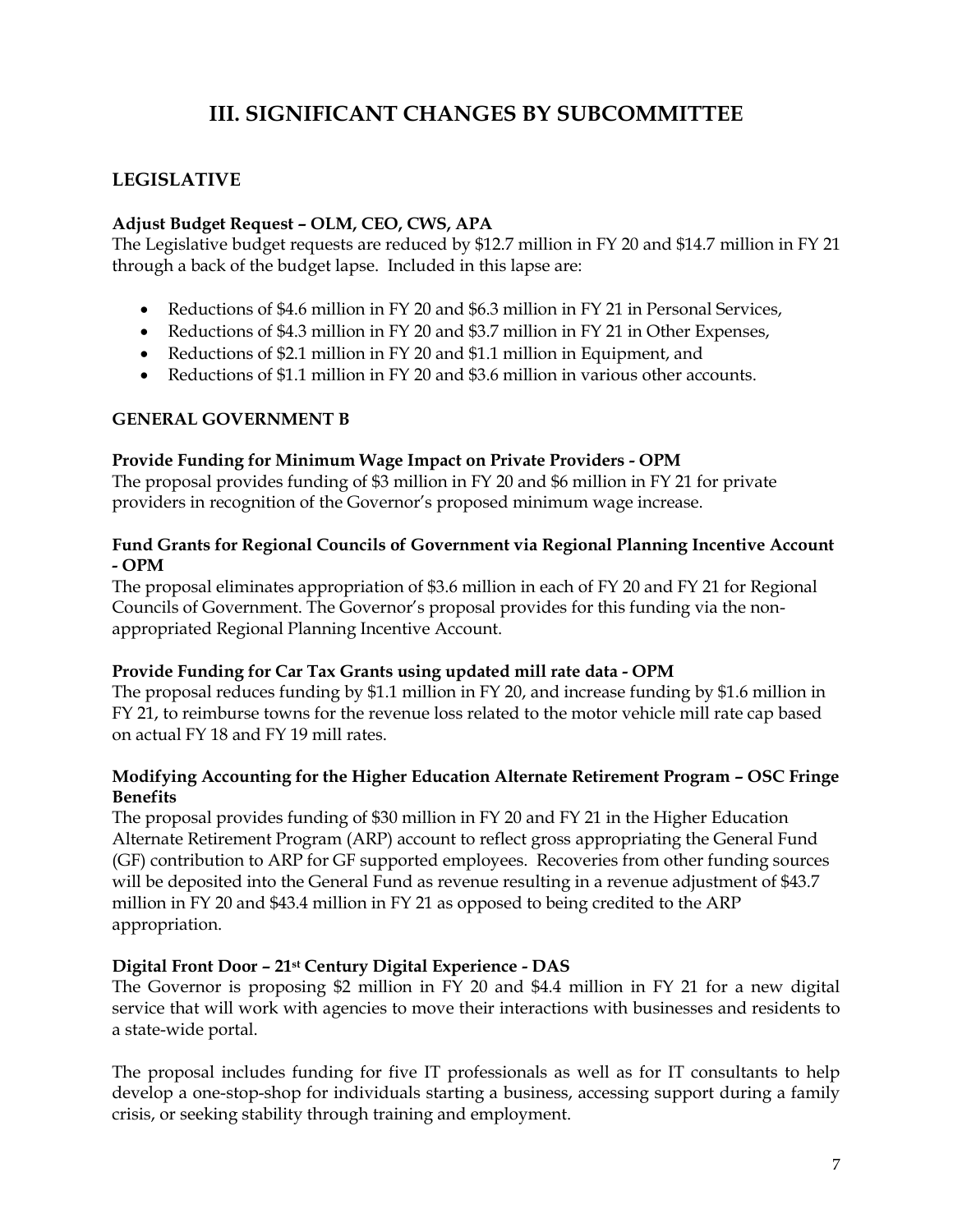#### **REGULATION AND PROTECTION**

#### **Reduce Overtime Costs in the Department of Emergency Services and Public Protection (DESPP)**

The proposal reduces DESPP's Personal Services account by \$4 million to achieve overtime savings. In FY 18, agency overtime totaled \$18.9 million. Through two quarters of FY 19, DESPP spent approximately 37% more (\$16.5 million compared to \$12 million) than the same period in FY 18.

#### **CONSERVATION AND DEVELOPMENT**

#### **Establish a Paid Family Medical Leave Program - DOL**

The proposal establishes a program to provide up to 12 weeks of paid coverage for family and medical leave funded via a 0.5% payroll tax (capped at the Social Security tax base) on all private sector employees (public employees and tribal members are exempted). The payroll tax is effective July 1, 2020 and benefit payments begin in FY 22.

A one-time appropriation of approximately \$5.2 million for start-up funding is provided in FY 20. This includes \$3.5 million for partial-year funding for 45 staff and associated fringe costs (assuming an average salary of \$80,500), as well as \$1.2 million and \$435,000 for facilities and information technology costs, respectively. Program administration costs, anticipated to equate to roughly 5% of tax receipts, in FY 21 and beyond are funded entirely via the payroll tax.

#### **Provide Funding for Community Investment Act (CIA) Programs through General Fund Appropriations – (DEEP, DECD, DOH, and DAG)**

The proposal transfers positions and funding of approximately \$17.4 million for the CIA onto the General Fund. This includes funding of \$5.5 million in the biennium for dairy farmers, \$2.5 million for farmland preservation, \$2.8 million for open space, approximately \$2.8 million for DECD programs, and approximately \$2.3 million for DOH programs.

#### **Provide Positions and Funding for Industrial Hemp – AES and DAG**

The proposal provides three positions and funding of \$181,180 in FY 20 and \$192,051 in FY 21 for industrial hemp.

#### **Transfer 35 Park Staff from General Fund to Passport to Parks Account – DEEP**

The proposal transfers 35 parks supervisors and maintainers and \$2.7 million in FY 20 and \$2.8 million in FY 21 from the General Fund to the Passport to Parks account.

#### **HEALTH**

#### **Provide Funding for High School Graduates in Employment and Day Services Programs-DDS**

The proposal provides funding of \$6.4 million in FY 20 and \$14.6 million in FY 21 for new placements in Employment Opportunities and Day Services programs. This supports 324 high school graduates in FY 20 and 369 in FY 21.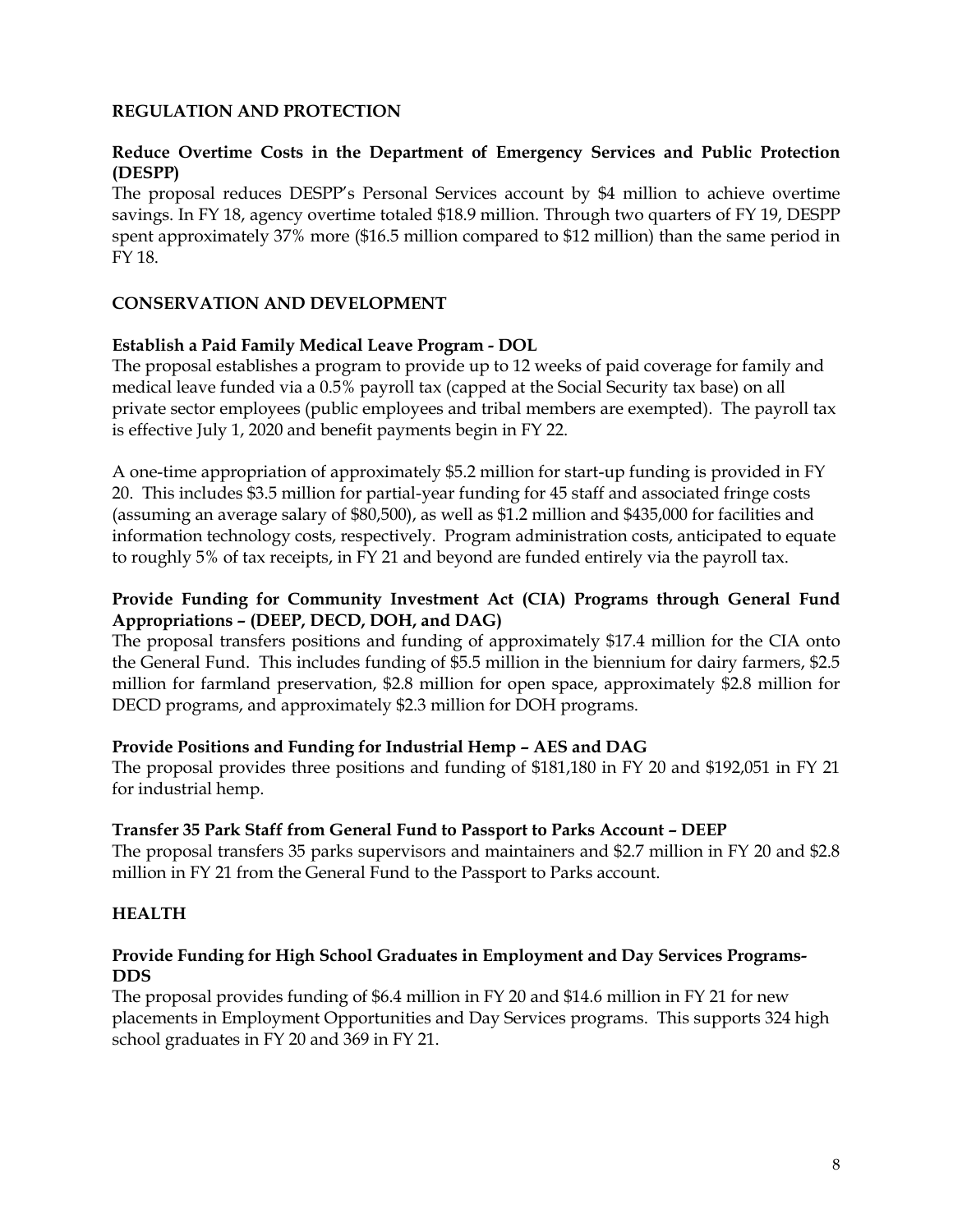#### **Reduce Funding for the Behavioral Services Program - DDS**

The proposal reduces funding by \$1.0 million in FY 20 and \$1.5 million in FY 21 to reflect attrition in the Behavioral Services Program.

#### **Provide Funding to Expand the Connecticut Vaccine Program – DPH**

The proposal provides Insurance Fund support of \$4.5 million in FY 20 and \$8.8 million in FY 21 to make additional vaccinations available to privately insured children. Coverage will be expanded to include: (1) the rotavirus vaccines for children 18-months-old through age two (effective 10/1/19), (2) serogroup B meningococcal vaccine for youth 16 years-old through 18 years-old (effective 10/1/19), and (3) the influenza vaccine for children ages five through eighteen (starting in FY 21).

#### **Reduce Funding for Local and District Health Departments by 20% - DPH**

The proposal reduces funding by \$935,666 in both FY 20 and FY 21. This reflects a 20% decline in statutorily-required (CGS Sec. 19a-245 and CGS Sec. 19a-202) per-capita funding provided to municipal and district departments of health by DPH.

#### **Annualize Costs for an Additional Physician - CME**

The proposal provides funding of \$206,978 in both FY 20 and \$212,145 in FY 21 to continue support for a ninth physician hired in FY 19 to regain National Association of Medical Examiners (NAME) accreditation. Funding supports salary expenses and associated professional supplies.

#### **Achieve Savings through Privatization- DMHAS**

The proposal reduces state operated services and redirects funding to private providers to achieve savings of \$2.3 million in FY 20 and \$4.3 million in FY 21. This applies to 41 Young Adult Services residential beds, 10 CMHC transitional residential beds, 16 Capital Regional inpatient beds, and local mental health authority services in Danbury and Torrington.

#### **HUMAN SERVICES**

#### **Maintain Community Services Post-Juvenile Justice (JJ) Consolidation - DCF**

The proposal provides funding of \$4.1 million in both FY 20 and FY 21 to continue support for various community-based services benefitting non-delinquent children and youth, formerly funded under DCF's Juvenile Justice Outreach Services account. Following the consolidation of JJ funding for delinquent children and youth under the Court Support Services Division (CSSD) of the Judicial Branch (PA 17-2 JSS), the Juvenile Justice Outreach Services account was transferred to CSSD.

#### **Reduce Overtime Expenditures with Technology – DCF**

The proposal reduces Personal Services account funding by \$2.1 million in both FY 20 and FY 21 to reflect overtime savings projected from improved scheduling and management of overtime through the implementation of Kronos software.

#### **Achieve Efficiencies through the Creation of a Central Transportation Unit – DCF**

The proposal reduces funding by a net \$1.6 million in FY 20 and \$3.4 million in FY 21 through the establishment of a transportation unit within the agency. This unit is anticipated to reduce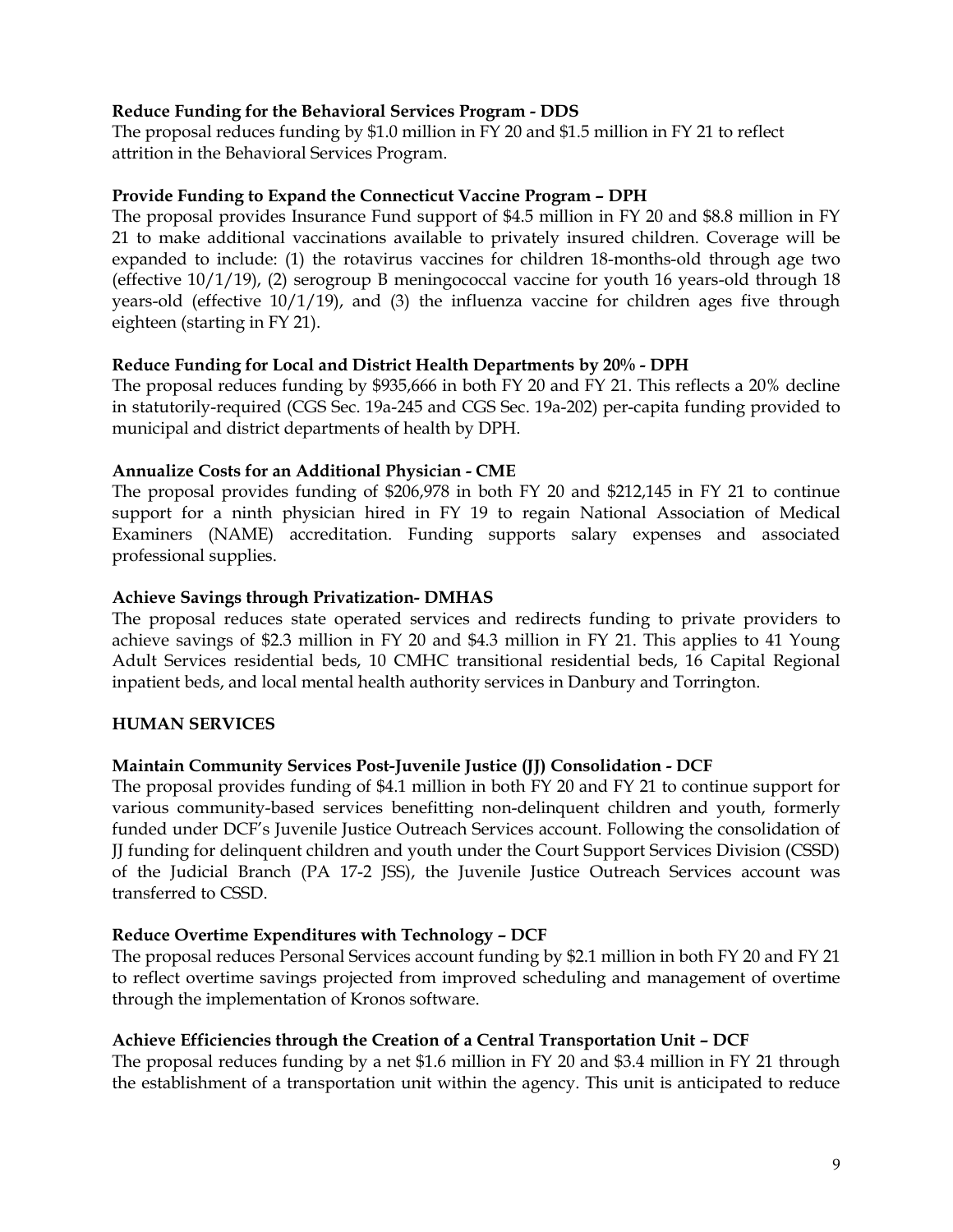utilization of credentialed transportation vendors and overtime, similar to the Department of Corrections unit.

#### **Achieve Savings in Medicaid Prescription Drug Benefit – DSS**

The proposal includes total savings of \$1.6 million in FY 20 and \$15.5 million and FY 21 in DSS, after factoring in the federal share of expenditures, related to the following: (1) increase prescription drug purchasing through purchasing pools similar to the multi-state consortium TOP\$, (2) expand the use of step therapy for prescriptions to treat certain conditions, and (3) revise diabetic supply program for test strips and lancets to uniformly include them on the preferred drug list as opposed to being provided for certain beneficiaries through the durable medical equipment benefit.

#### **Modify Hospital Medicaid Reimbursement- DSS**

The proposal includes the following changes to Medicaid hospital reimbursement: (1) implement 15% hospital readmission adjustment for hospital readmissions 30 days after discharge and (2) restore hospital Medicaid inpatient rate reduction related to the most recent 3M grouper. The proposals result in a net impact, after factoring in the federal share of expenditures, of \$165 million in FY 20 and \$169.9 million in FY 21.

#### **Institute an Asset Test under the Medicare Savings Program (MSP)- DSS**

The proposal establishes an asset test of \$7,650 for individuals and \$11,340 for couples, which reduces eligibility for the Medicare Savings Program and results in savings of approximately \$10.5 million (\$21 million gross) in FY 21. The policy also provides funding of \$2.8 million in FY 20 and \$1.8 million in FY 21 to support staff and an asset verification system. After considering the federal grants revenue impact, the net savings to the budget is \$25.6 million when annualized.

#### **Provide Support for Special Populations to Achieve Net Savings- DSS/DOH**

The Governor's budget provides \$1.2 million in FY 20 to support targeted initiatives, which result in net savings of \$3.5 million in FY 21 primarily through decreased Medicaid expenditures. When the federal share is considered, this results in total Medicaid savings of approximately \$19 million in FY 21. Initiatives include:

- Diabetes prevention program targeting HUSKY Health members to reduce the risk of developing type 2 diabetes through weight loss, increased physical activity, and addressing psychological and social challenges;
- Medicaid supportive housing benefit for up to 850 high cost high need individuals through a 1915(i) state plan amendment (related funding for stable housing and wraparound services is provided under the Department of Housing);
- Increased rebalancing efforts under Money Follows the Person (MFP) for up to 800 additional transitions through increased staff capacity, predictive modeling, and targeting transition resources (related funding for supportive housing vouchers is provided under the Department of Housing).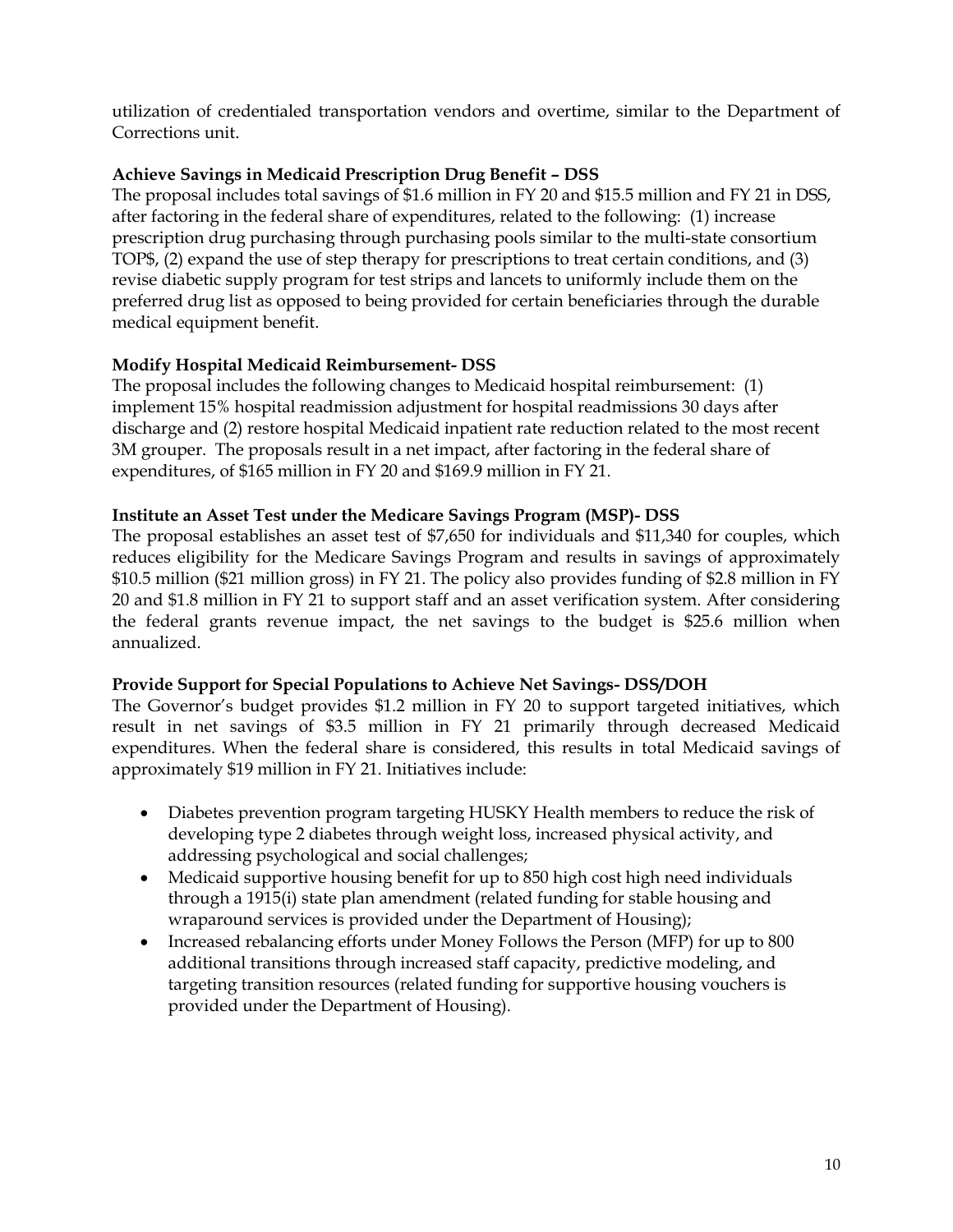#### **HIGHER EDUCATION**

#### **Increase Block Grants to the Public Colleges and Universities- BOR, UOC, UHC**

The proposal increases Operating Expenses appropriations to each of the public institutions of higher education, including the University of Connecticut Health Center, by between 5.0 and 6.2 percent annually for wage increases in each of FY 20 and FY 21.

#### **Increase Bioscience Funding – UHC**

The proposal increases Bioscience Initiative funding by \$4.1 million in FY 20 and \$4.7 million in FY 21, an increase of approximately 40 percent. The Bioscience Initiative is a multi-year effort to support the bioscience industry and the health center through construction, hiring, equipment investments, and community programs.

#### **ELEMENTARY AND SECONDARY EDUCATION**

#### **Reduce Education Cost Sharing (ECS) - SDE**

The proposal reduces ECS funding compared to the statutory formula by \$18.2 million in FY 20 and \$35.1 million in FY 21 by revising the formula to include the following policy changes:

- The definition of need students uses Direct Certification data, which reduces by 26,053 the number of low-income students counted in the ECS formula in FY 20.
- The annual phase-out (reduction) increment for towns funded over 100 percent of the formula increases to 25% (from 8.33%) of the difference between full funding and the town's FY 17 grant. A related technical change further reduces grants to these towns.

#### **Delay Separation of the Connecticut Technical Education and Career System (CTECS) from the State Department of Education (SDE)**

The Governor recommends maintaining the CTECS as a line item within SDE and delay the transfer to establish a separate agency of \$165 million in FY 20 and FY 21.

#### **Extend Caps on Various Statutory Grants - SDE**

The Governor recommends extending the cap on various statutory grants, which provide municipal aid to cities and towns. Extending the cap results in a savings to the state of \$67.7 million in FY 20 and \$74.4 million in FY 21.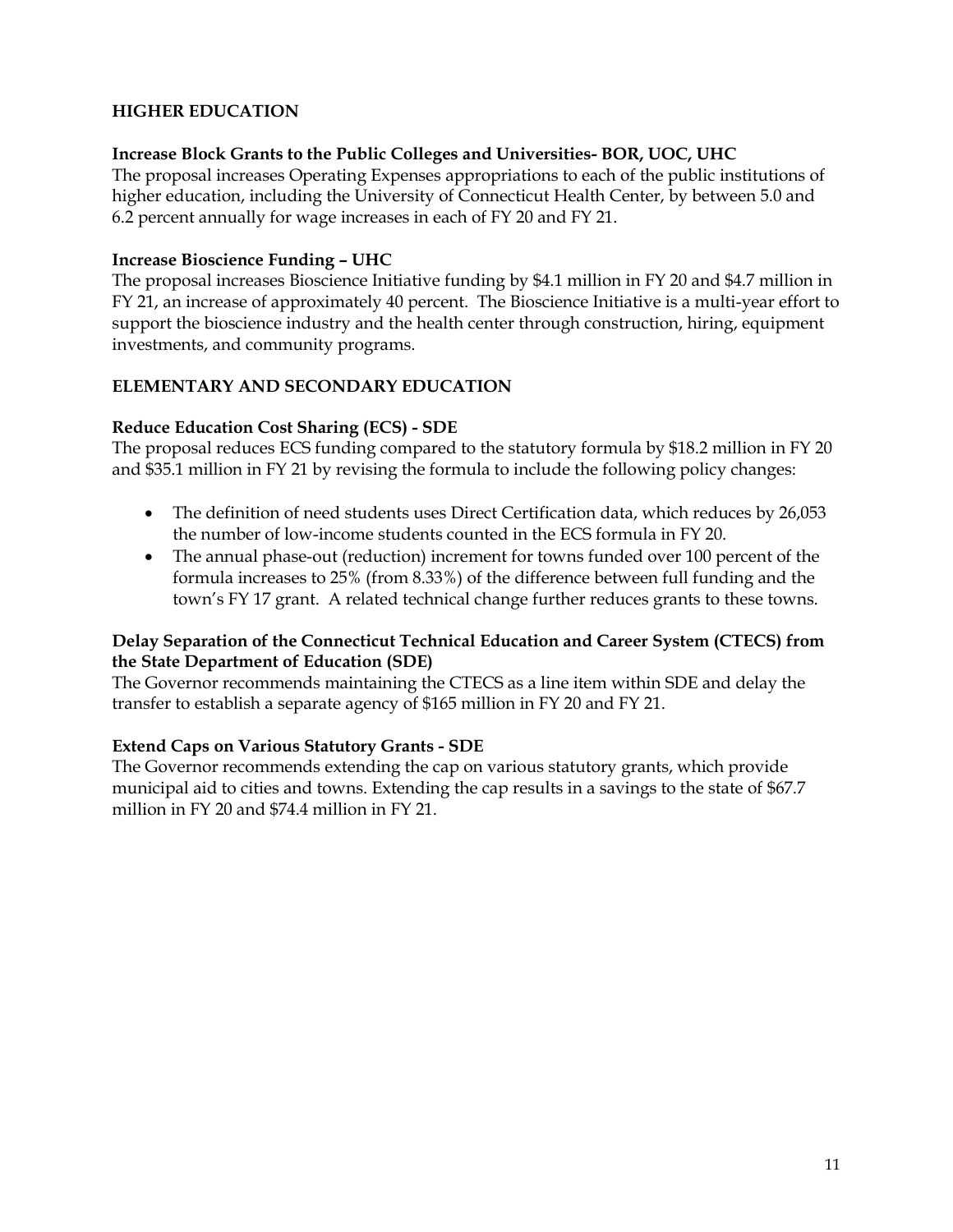#### **Reallocate Funding to Support Sheff Transportation - SDE**

The Governor recommends establishing a new account to support Sheff transportation and reallocates funding from various accounts:

| Account                     | FY 20 \$     | FY 21 \$       |
|-----------------------------|--------------|----------------|
| <b>Sheff Settlement</b>     | (800,000)    | (800,000)      |
| Open Choice                 | (13,864,786) | (14,517,973)   |
| Magnet Schools              | (30,085,635) | (30, 463, 825) |
| <b>Sheff Transportation</b> | 44,750,421   | 45,781,798     |

#### **Provide Funding for Increased Enrollment in Choice Programs - SDE**

The Governor recommends providing additional funding in various accounts for increased enrollment in Choice programs:

| Account                | FY 20\$   | FY 21 \$   |
|------------------------|-----------|------------|
| <b>Magnet Schools</b>  | 1,782,325 | 3,988,969  |
| Charter Schools        | 1,858,368 | 4,164,618  |
| Open Choice            | 1,561,627 | 3,061,627  |
| Vocational Agriculture | 163,571   | 323,922    |
| Local Charter Schools  | 60,000    | 120,000    |
| Total                  | 5,425,891 | 11,659,136 |

#### **Eliminate the Health and Welfare Services Pupils Private School Grant - SDE**

The Governor recommends eliminating the Health and Welfare Services Private School grant and requires private schools to pay the former local share of health services by \$3.5 million in FY 20 and \$3.5 million in FY 21.

#### **Provide Funding for Educational Shared Services - SDE**

The Governor recommends providing three new positions and corresponding Personal Services funding of \$300,000 and \$500,000 in Other Expenses for consulting services, for a total of \$800,000 in FY 20 and FY 21 to help districts consolidate or expand shared services among districts.

#### **Eliminate Various Grants - SDE**

The Governor recommends eliminating various grant programs:

| Account                   | FY 20 \$   | FY 21 \$   |
|---------------------------|------------|------------|
| Parent Trust Fund         | (267, 193) | (267, 193) |
| Young Parents Program     | (71, 657)  | (71, 657)  |
| <b>LEAP</b>               | (312,211)  | (312, 211) |
| <b>CT Writing Project</b> | (20,250)   | (20, 250)  |
| <b>Bridges to Success</b> | (27,000)   | (27,000)   |
| Total                     | (698, 311) | (698, 311) |

#### **Fully Fund TRB Health Accounts - TRB**

The proposal provides funding of \$11.4 million in FY 20 and \$15.2 million in FY 21 in the TRB Retiree Health account and \$887,000 in FY 20 and \$890,900 in FY 21 in the Municipal Health Subsidy account. This restores the state share to the statutory one-third level.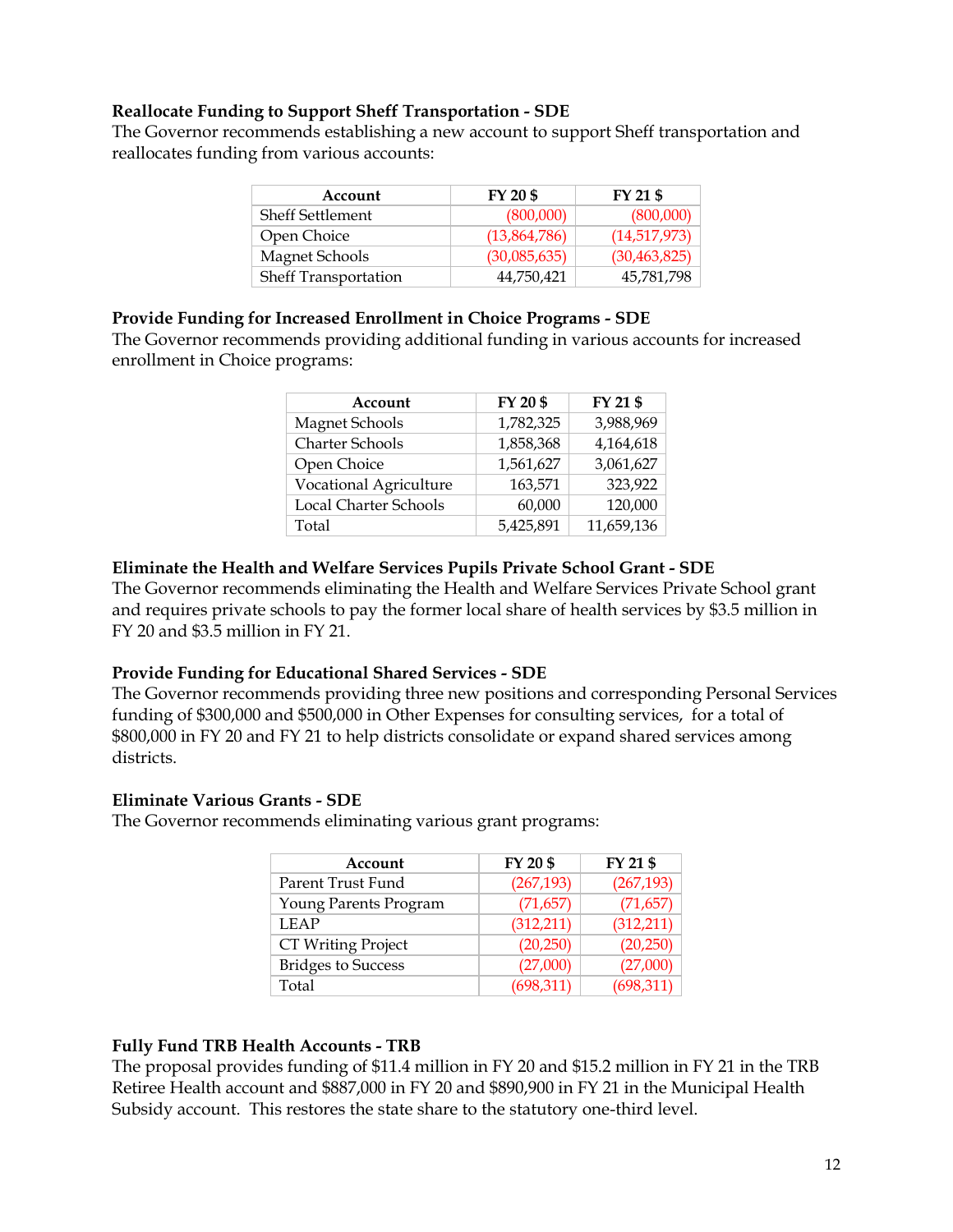#### **Net Appropriate Care4Kids - OEC**

The proposal reduces the Care4Kids General Fund appropriation by approximately \$68 million in FY 20 and \$53.6 million in FY 21 to reflect only the state share of program funding in the General Fund line item. A similar adjustment is made to Federal Grants revenue to reflect reallocating federal Child Care Development Funds (CCDF), which support Care4Kids, to a separate federal account. While this change does not impact the overall funding for Care4Kids, it is a change from current practice to reflect only the state share of program funding in the budget.

#### **JUDICIAL AND CORRECTIONS**

#### **Adjust Judicial's Budget Request – JUD**

The Judicial Department budget request is reduced by \$25.9 million in FY 20 and \$32.5 million in FY 21 through a back of the budget lapse. Included in this lapse are:

- \$10.1 million in FY 20 and FY 21 Annualized costs for the juvenile justice transfer from DCF to Judicial
- \$6.5 million in FY 20 and FY 21 Increase security at the courthouses
- \$2.9 million in FY 20 and \$8.2 million in FY 21 Probate Court adjustments
- \$1.6 million in FY 20 and FY 21 Transfer positions from the Foreclosure Mediation Program (Banking Fund) to the General Fund

#### **Reduce Prison Capacity through Closure of Select Buildings and Units - DOC**

The proposal of funding is reduced by \$3.9 million in FY 20 and FY 21 to reflect the closure of various units, cottages, and buildings throughout the Department of Correction. Recommended closures include: (1) two unit closures at Northern Correctional Institute in Somers, (2) two cottage unit closures at Manson Youth Institute in Cheshire, and (3) one building closure at Bridgeport Correctional Institute. The savings will mainly be seen in overtime as the staff in these units and buildings are re-deployed to fill vacancies throughout the agency.

#### **Provide Funds to Expand the Medication Assisted Treatment Program (MAT) - DOC**

The proposal of funding of \$2.0 million in FY 20 and \$6.0 million in FY 21 is recommended to expand the Medication Assisted Treatment (MAT) program for inmates with Opioid Use Disorder. It's estimated that approximately 10% or 1,200 inmates will qualify for the program.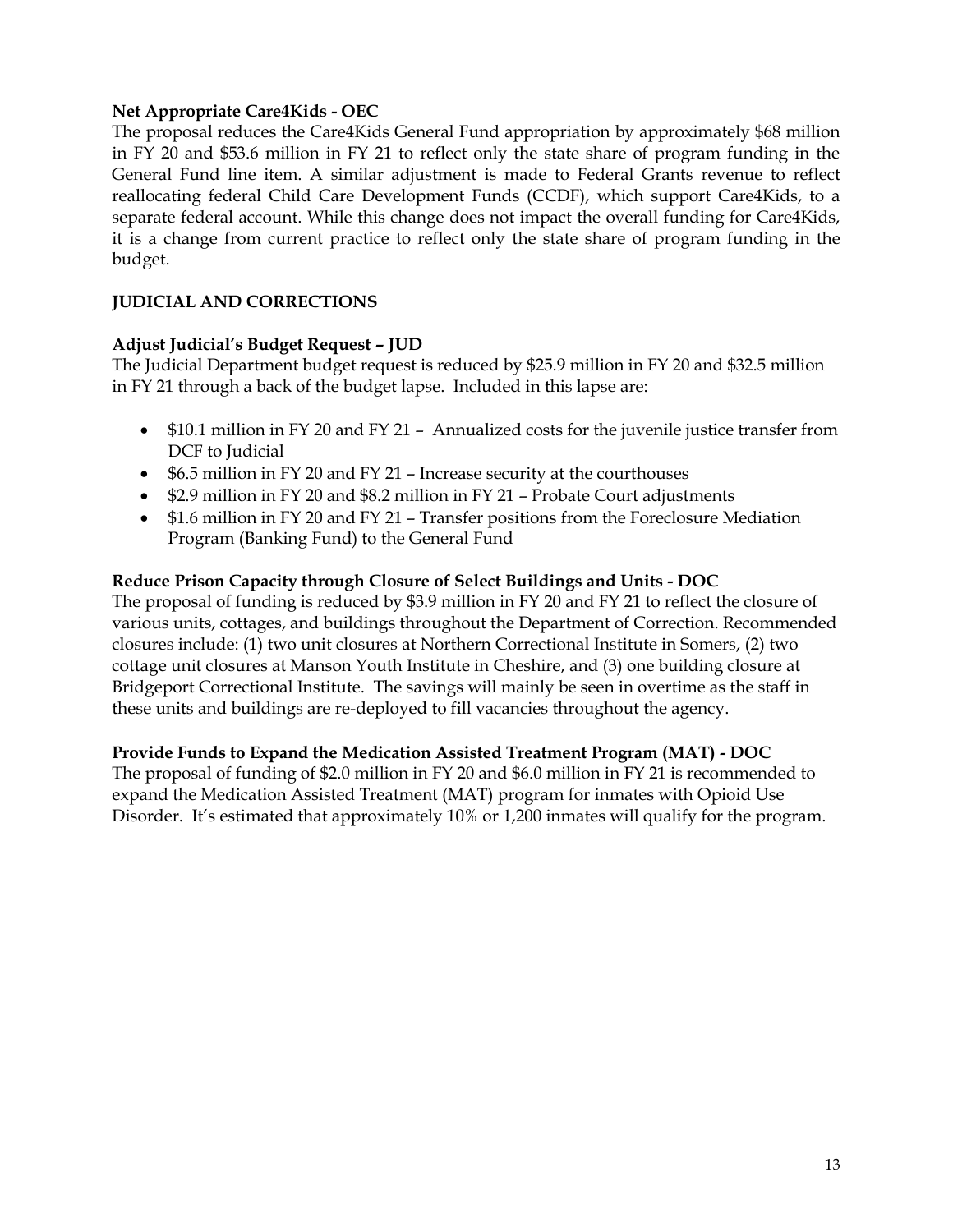# **IV. SIGNIFICANT REVENUE CHANGES**

#### <span id="page-15-0"></span>**Expand Sales Tax to Services<sup>6</sup>**

The proposal expands the Sales Tax to various services provided to consumers (business to business transactions remain exempted from the tax):

- Professional services (\$208.7 million to the General Fund (GF) in FY 21): legal, accounting, architectural, engineering, interior design, and real estate activities;
- Personal Services (\$82.8 million to the GF in FY 21): veterinary, barbershops/beauty salons, dry-cleaning and laundry (including coin-operated), parking, massage therapists and electrology services;
- Recreational Services (\$7.6 million to the GF in FY 21): sports/recreation instruction and industries (camps and schools engaged in athletic instruction, golf courses and country clubs, skiing facilities, marinas, bowling, billiards, fitness and recreational sports, mini golf, go carts, rowing clubs, paintball, shooting ranges, hunting clubs, soccer clubs), horse boarding and training (exempt farmers), scenic and sightseeing transportation, travel arrangement/reservation services.
- General  $$48.8$  million to the GF in FY 21): services to buildings/dwellings (e.g. extermination/pest control, janitorial, landscaping, cleaning of: carpet/upholstery, chimney, power washing, drains, driveway, ducts, gutter, windows, swimming pools), waste collection, renovation and repair of residential property.

#### **Repeal Various Sales Tax Exemptions<sup>6</sup>**

The proposal eliminates various sales tax exemptions in statute for a total annualized revenue gain of \$152.1 million in FY 21, including: non-prescription drugs, college and professional school textbooks, newspapers and magazines, Connecticut credit unions, campground rentals, bicycle helmets, child car seats, vegetable seeds, safety apparel.

#### **Increase Hotel Tax Rate**

Under current law, the Room Occupancy Tax is 15%, of which 10% (or 1.5 percentage points) of the revenue collected transferred to the Tourism Fund.

The proposal increases the Room Occupancy Tax rate to 17%, which benefits the General Fund by \$18 million in FY 20 as well as the Tourism Fund at \$1.8 million with the 10% transfer currently in statute.

#### **Freeze the Sales Tax on Motor Vehicles to the STF at 8%**

PA 17-2 JSS, as amended by PA 18-81 shifts revenues from the sale of new and used motor vehicles by a dealer from the General Fund to the Special Transportation Fund under the following schedule: FY 19 (8%); FY 20 (33%); FY 21 (56%); FY 22 (75%); and FY 23 (100%). This results in a revenue gain to the General Fund, and a revenue loss to the Special Transportation Fund, of \$91.0 million in FY 20 and \$175.8 million in FY 21.

<sup>6</sup>The Special Transportation Fund receives 0.5 percentage points from the 6.35% sales tax rate. The Governor's proposal to extend the 6.35% sales tax to various services and exemptions therefore results in a revenue gain of \$27.4 million in FY 20 and \$44.3 million in FY 21 as well.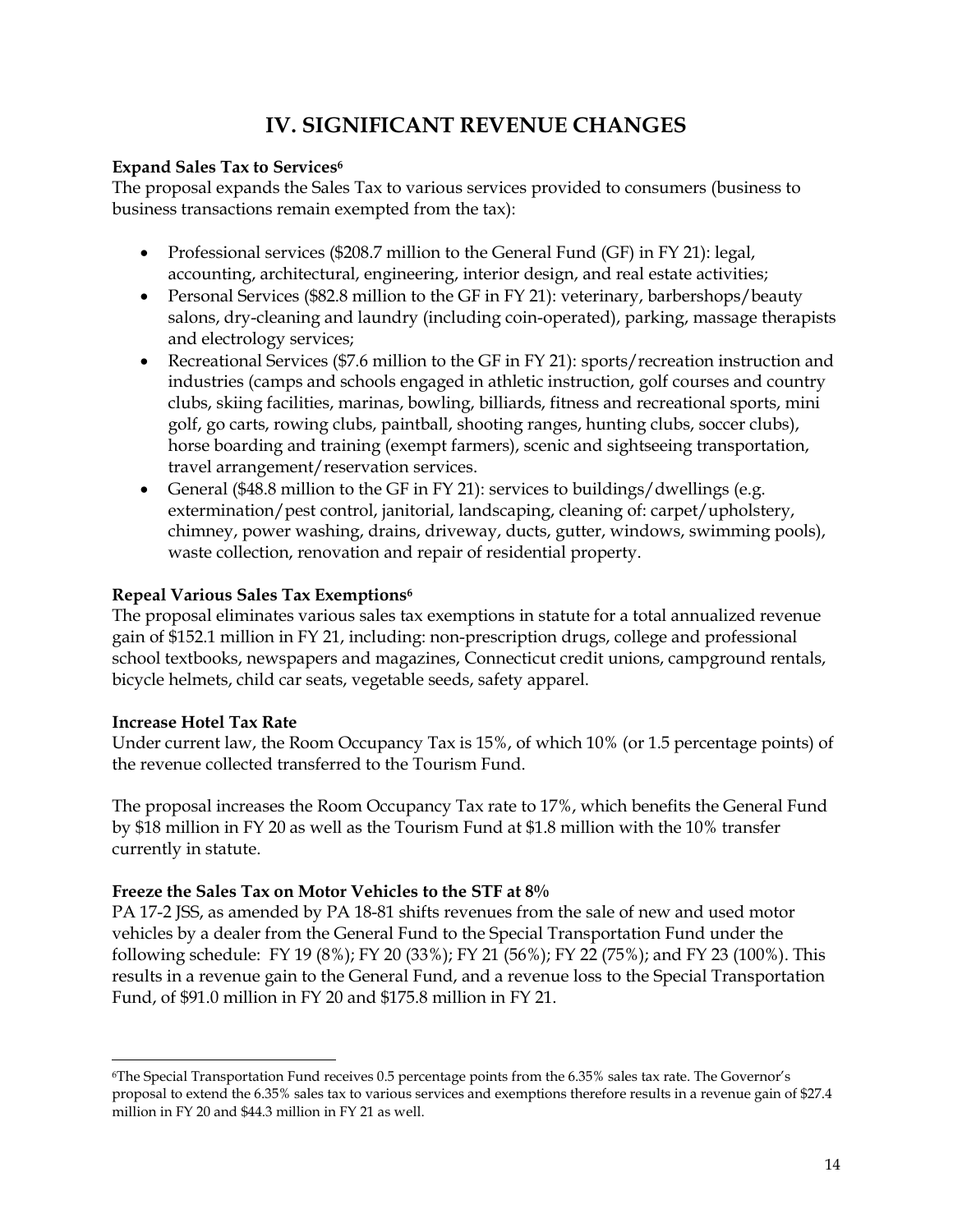The proposal maintains indefinitely the transfer at 8%of motor vehicle sales, or approximately \$30 million in annual transfers.



#### **STF Motor Vehicle Transfer Impact**

# **Impose a 1.5 cent per ounce Tax on Certain Sugar-sweetened Beverages**

The proposal results in an estimated revenue gain of \$163.1 million by establishing a 1.5 cent per ounce tax at the point of sale on sugar-sweetened beverages. The proposal includes sodas, fruit drinks, sports drinks, ready-to-drink tea and coffee, enhanced water, and energy drinks. The proposal excludes diet drinks, freshly served coffee, powders (fruit drink powder mixes). Currently seven cities have a sugary beverages tax; no U.S. state has enacted a tax as of this date.

#### **Establish New Property Tax Credit**

Beginning with FY 24, the proposal establishes a new credit (in addition to the current \$200 property tax credit) available to Income Tax filers with property taxes in excess of 6.5% of their adjusted gross income (AGI) which results in a revenue loss of \$170 million annually. The credit is worth 33% of the excess above the 6.5% threshold up to a maximum credit of \$1,200. The credit is available to renters, who are allowed to assume that 18% of rent goes to property taxes.

#### **Lower Tax Credit Utilization Cap**

Under current law most tax credits allowed under the Corporation Business Tax cannot exceed 50.01% of the amount of a taxpayer's pre-credit liability. However, the cap for Research & Development (R&D) and Urban & Industrial Sites Reinvestment Act (URA) tax credits 70%; the proposal lowers the cap for R&D and URA tax credits to 50.01% for a total revenue gain of \$34.4 million in FY 20 and \$21.5 million annually thereafter.

Additionally, the proposal extends the 50.01% credit utilization cap on all credits to the Public Service Companies Tax, which is not currently subject to any credit cap. This results in a revenue gain of \$2 million annually.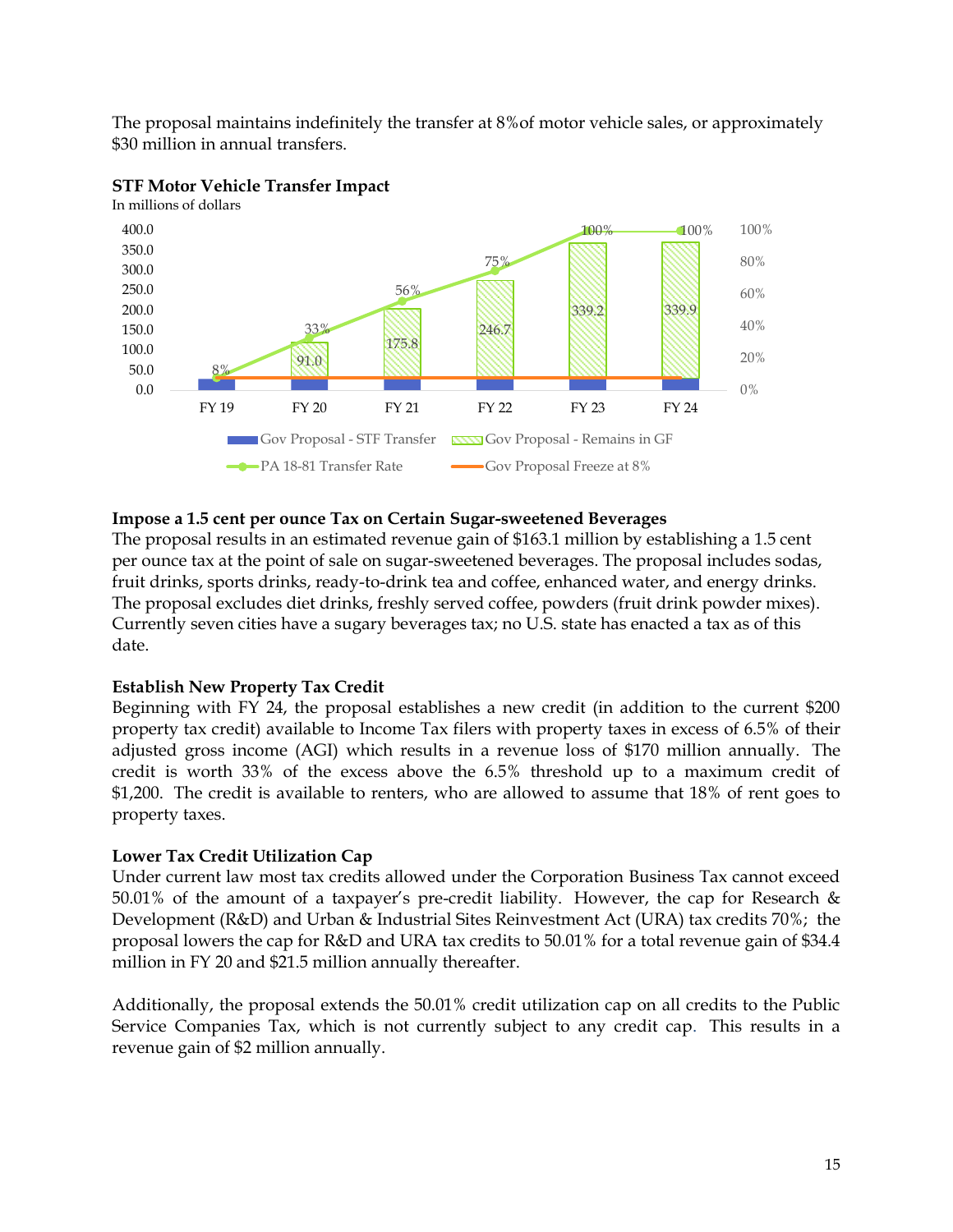#### **Eliminate Business Entity Tax and Increase Pass-Through Entity Annual Filing Fee**

This proposal eliminates the \$250 biennial Business Entity Tax levied on pass-through entities, resulting in a revenue loss of \$11 million in FY 20 and \$44 million in FY 21. This is partially offset by increasing the Secretary of State's annual filing fee for pass-through entities from \$20 to \$100, which results in a revenue gain of \$16 million annually beginning in FY 20.

#### **Repeal Gift Tax and Delay Estate Tax Filing Deadline**

This proposal eliminates the Gift Tax, and establishes a 3-year lookback for gifts made in contemplation of death. This results in a revenue loss of \$9 million annually beginning in FY 20.

Additionally, the filing deadline for the Estate Tax is delayed from 6 months to 9 months from death; this results in a one-time revenue loss of \$33.6 million due to a shift in the timing of payments.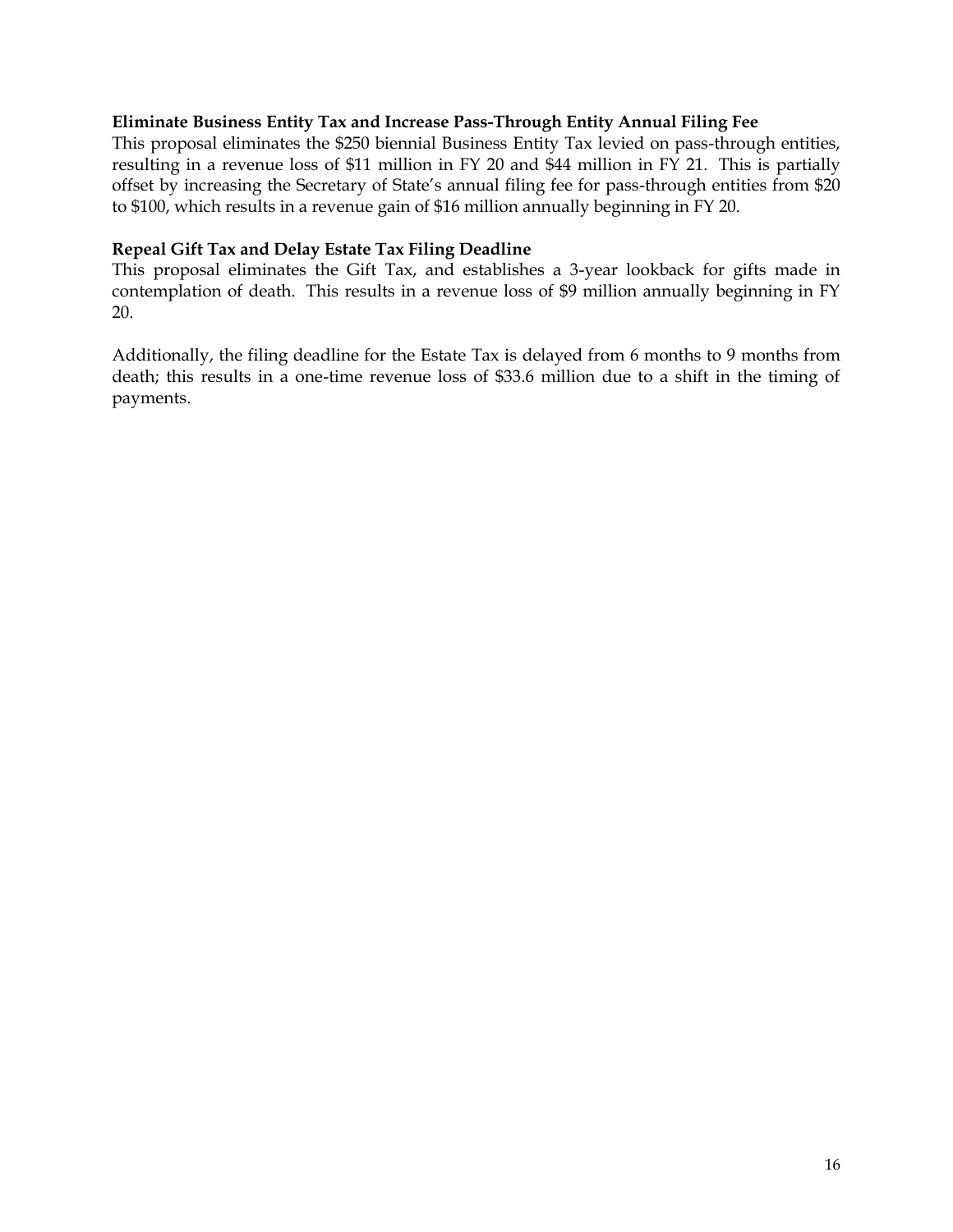#### **V. SIGNIFICANT CAPITAL BUDGET CHANGES**

<span id="page-18-0"></span>The Governor's recommended capital budget authorizations and cancellations are in the table below.

#### **Net Effective Bonds by Type (in millions)**

|                                      |              | FY 20 \$ | FY 21 \$ |
|--------------------------------------|--------------|----------|----------|
| General Obligation Bonds (GO)        |              | 1,296.0  | 1,357.5  |
| Special Tax Obligation Bonds (STO)   |              | 1,482.6  | 782.4    |
| Clean Water Fund Revenue Bonds (CWF) |              |          | 84.0     |
|                                      | <b>Total</b> | 2,778.6  | 2,223.9  |

#### **Changes by Bond Type**

| <b>General Obligation Bonds (GO)</b>     | FY 20 \$ | FY 21 \$ |
|------------------------------------------|----------|----------|
| New authorizations                       | 944.2    | 976.5    |
| Existing authorizations effective July 1 | 492.3    | 261.2    |
| Changes to existing authorizations       | (140.4)  | 119.8    |
| <b>Net Effective Authorizations</b>      | 1,296.0  | 1,357.5  |

The Governor's proposal revises effective years for authorizations within the UConn 2000 and CSCU 2020 programs, which results in a reduction of current FY 20 authorizations by \$140.4 million and an increase in FY 21 authorizations by \$119.8 million. More detail on proposed new authorizations is provided later in this section.

The Governor also proposes limiting GO bond issuance to \$1.6 billion per year, \$300 million less than the current statutory bond issuance cap. Without further changes, the current cap, which began in FY 19, is to be adjusted by an inflationary figure beginning in FY 20.

| <b>Special Tax Obligation Bonds (GO)</b> | $FY$ 20 \$ | FY 21 \$ |
|------------------------------------------|------------|----------|
| New authorizations                       | 776.6      | 782.4    |
| Existing authorizations effective July 1 | 706.0      |          |
| <b>Net Effective Authorizations</b>      | 1,482.6    | 782.4    |

Besides the new \$776.6 million in new STO bond authorizations in FY 20, the proposal does not change the last year of Let's Go, CT! authorization.

The Governor's proposal would limit STO issuance to \$800 million starting in FY 21. Current law limits STO issuance to \$750 million in FY 19 and FY 20, but also allowed \$250 million of GO bonding for transportation in each of those years. The proposal would prevent the use of the GO transportation bonds, effectively limiting transportation bonding to \$750 million in FY 20.

| Clean Water Fund Revenue Bonds (CWF) | $FY 20 $ \mid FY 21 $$   |      |
|--------------------------------------|--------------------------|------|
| New Authorizations                   | $\overline{\phantom{0}}$ | 84.0 |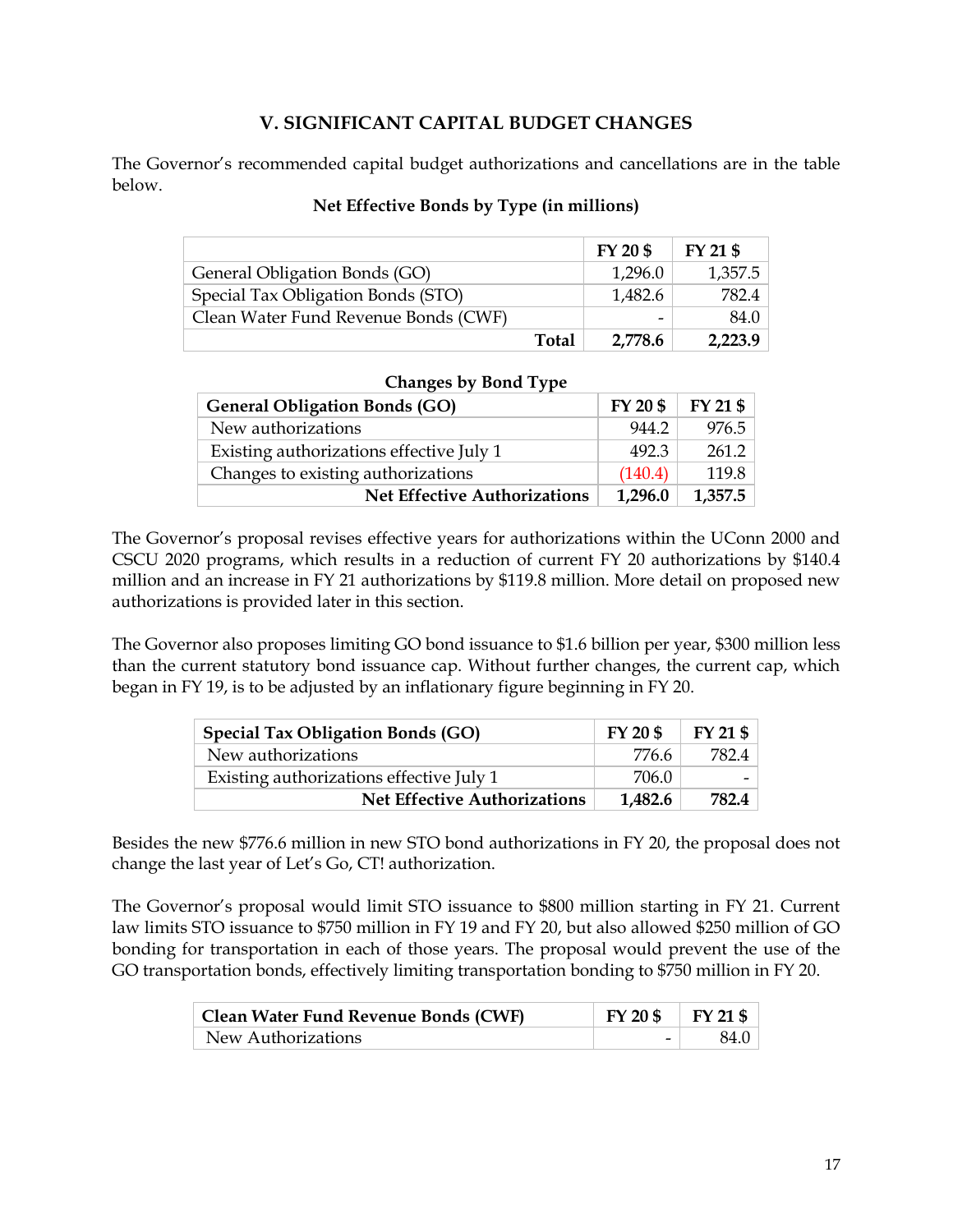| <b>Bond Type/Agency/Program</b>                                        | FY 20 \$       | FY 21 \$                 |
|------------------------------------------------------------------------|----------------|--------------------------|
| GO (subtotal)                                                          | 944.2          | 976.5                    |
| <b>CSCU</b>                                                            |                |                          |
| Advanced manufacturing                                                 | 3.0            | 3.0                      |
| All colleges - renovations                                             | 14.0           | 14.0                     |
| All universities - renovations                                         | 7.0            | 7.0                      |
| System equipment                                                       | 6.0            | 6.0                      |
| System telecom                                                         | 2.0            | 2.0                      |
| <b>DAS</b>                                                             |                |                          |
| Removal or encapsulation of asbestos                                   | 10.0           | 10.0                     |
| School Construction Payments (Principal)                               | 500.0          | 500.0                    |
| Alterations and improvements ADA                                       |                | $1.0\,$                  |
| <b>DECD</b>                                                            |                |                          |
| Brownfield redevelopment                                               | 10.0           | 10.0                     |
| Cultural grants                                                        |                | 5.0                      |
| <b>DEEP</b>                                                            |                |                          |
| Clean Water Fund Grants - GO bond                                      | 75.0           | 75.0                     |
| <b>DESPP</b>                                                           |                |                          |
| Criminal Justice Information System                                    | 8.9            |                          |
| <b>DOH</b>                                                             |                |                          |
| <b>CHFA Downpayment Assistance</b>                                     | 4.0            | 4.0                      |
| CHFA Downpayment Assistance - Teachers                                 | 0.5            | 0.5                      |
| <b>DOT</b>                                                             |                |                          |
| Town Aid Road GO (Note: Additional \$30 million per year in STO bonds) | 30.0           | 30.0                     |
| <b>JUD</b>                                                             |                |                          |
| Alterations and improvements ADA                                       | 2.0            | 2.0                      |
| Alterations, renovations and improvements to state buildings           | 11.0           | 10.0                     |
| Security Improvements at various state-owned buildings                 | 2.0            | 2.0                      |
| Stamford HVAC                                                          | 2.3            |                          |
| Technology plan                                                        | 2.0            | 2.0                      |
| <b>MIL</b>                                                             |                |                          |
| State matching funds                                                   | $1.0$          | 1.0                      |
| <b>OLM</b>                                                             |                |                          |
| <b>Capitol Renovations</b>                                             | 15.0           | $\overline{\phantom{a}}$ |
| Capitol sidewalks/roads                                                | 1.8            |                          |
| Old State House                                                        | 1.7            |                          |
| <b>OPM</b>                                                             |                |                          |
| Capital Equipment Purchase Fund                                        | $\blacksquare$ | 27.0                     |
| IT investment                                                          | 95.0           | 95.0                     |
| LoCIP                                                                  | 30.0           | 30.0                     |
| Nonprofit grant program                                                |                | 25.0                     |
| Urban Act                                                              | 50.0           | 50.0                     |
| Municipal Projects and Purposes Grants                                 | 60.0           | 60.0                     |

# **New Bond Authorizations by Bond Type and Agency (in millions)**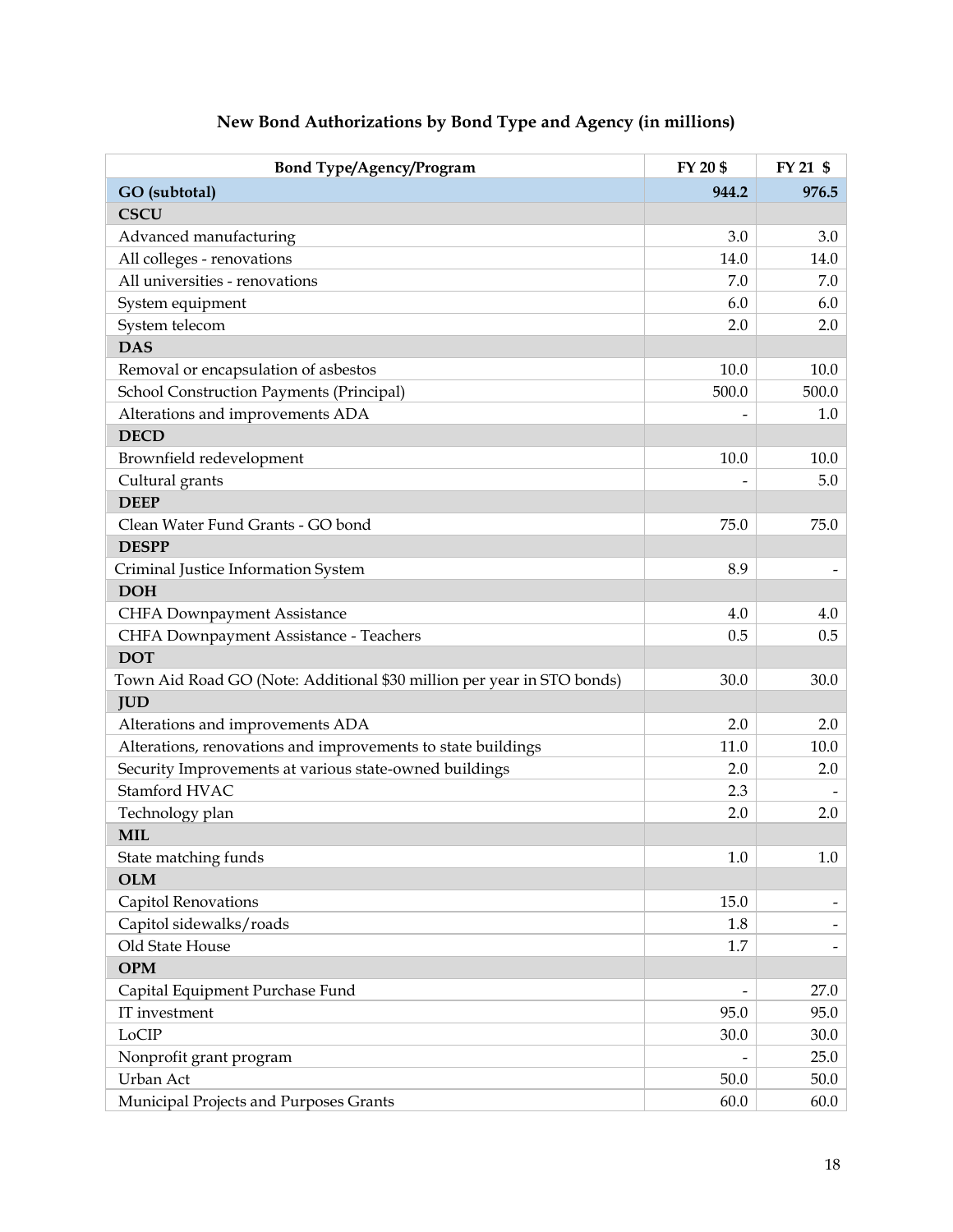| <b>Bond Type/Agency/Program</b>                                    | FY 20 \$        | FY 21 \$ |
|--------------------------------------------------------------------|-----------------|----------|
| <b>SDE</b>                                                         |                 |          |
| VT school infrastructure                                           |                 | 5.0      |
| STO (subtotal)                                                     | 776.6           | 782.4    |
| <b>DOT</b>                                                         |                 |          |
| Bus and rail facilities and equipment                              | 236.0           | 236.0    |
| Capital resurfacing and related construction                       | 106.5           | 106.5    |
| <b>Department Facilities</b>                                       | 9.4             | 15.2     |
| Environmental compliance                                           | 9.9             | 9.9      |
| Fix-it-First program to repair the state's bridges                 | 110.0           | 110.0    |
| Fix-it-First program to repair the state's roads                   | 75.0            | 75.0     |
| Highway and Bridge Renewal Equipment                               | 16.0            | 16.0     |
| Interstate Highway Program                                         | 13.0            | 13.0     |
| Intrastate Highway Program                                         | 44.0            | 44.0     |
| Local Bridge Program                                               | 10.0            | 10.0     |
| Local Transportation Capital Program                               | 67.0            | 67.0     |
| State bridge improvement, rehabilitation                           | 33.0            | 33.0     |
| Town aid road (Note: Additional \$30 million per year in GO bonds) | 30.0            | 30.0     |
| Urban Systems Program                                              | 16.8            | 16.8     |
| <b>CWF</b> (subtotal)                                              | $\qquad \qquad$ | 84.0     |
| <b>DEEP</b>                                                        |                 |          |
| Clean Water Fund Loans (Revenue Bonds)                             |                 | 84.0     |

**Bond Cap Calculation -** The Governor's proposed bond package for the biennium is below the statutory bond cap on General Obligation bonds in each fiscal year, based on revenue estimates that include his tax proposals. The table below shows the debt percentage is expected to be 82.2% as of July 1, 2019 and 79.6% as of July 1, 2020.

CGS Section 3-21 stipulates that if the level of bonded indebtedness reaches 90% of the limit, the governor must review each bond act for which no obligations have yet been incurred and recommend to the General Assembly priorities for repealing these authorizations.

#### **Statutory Bond Cap Estimate for the Governor's Proposed Bond Package (in millions)**

|                                                               | FY 20 \$ | FY 21 \$ |
|---------------------------------------------------------------|----------|----------|
| Proposed Net Tax Revenues, including Governor's tax proposals | 16,845.9 | 17,454.8 |
| <b>Statutory Multiplier</b>                                   | 1.6      | 1.6      |
| Debt Limit                                                    | 26,953.4 | 27,927.7 |
| Proposed Net Indebtedness                                     | 22,146.3 | 22,244.3 |
| <b>Percentage of Debt Limit</b>                               | $82.2\%$ | 79.6%    |
|                                                               |          |          |
| 90% Debt Limit Threshold                                      | 24,258.1 | 25,134.9 |
| Capacity Remaining Under 90% Threshold                        | 2,111.7  | 2,890.6  |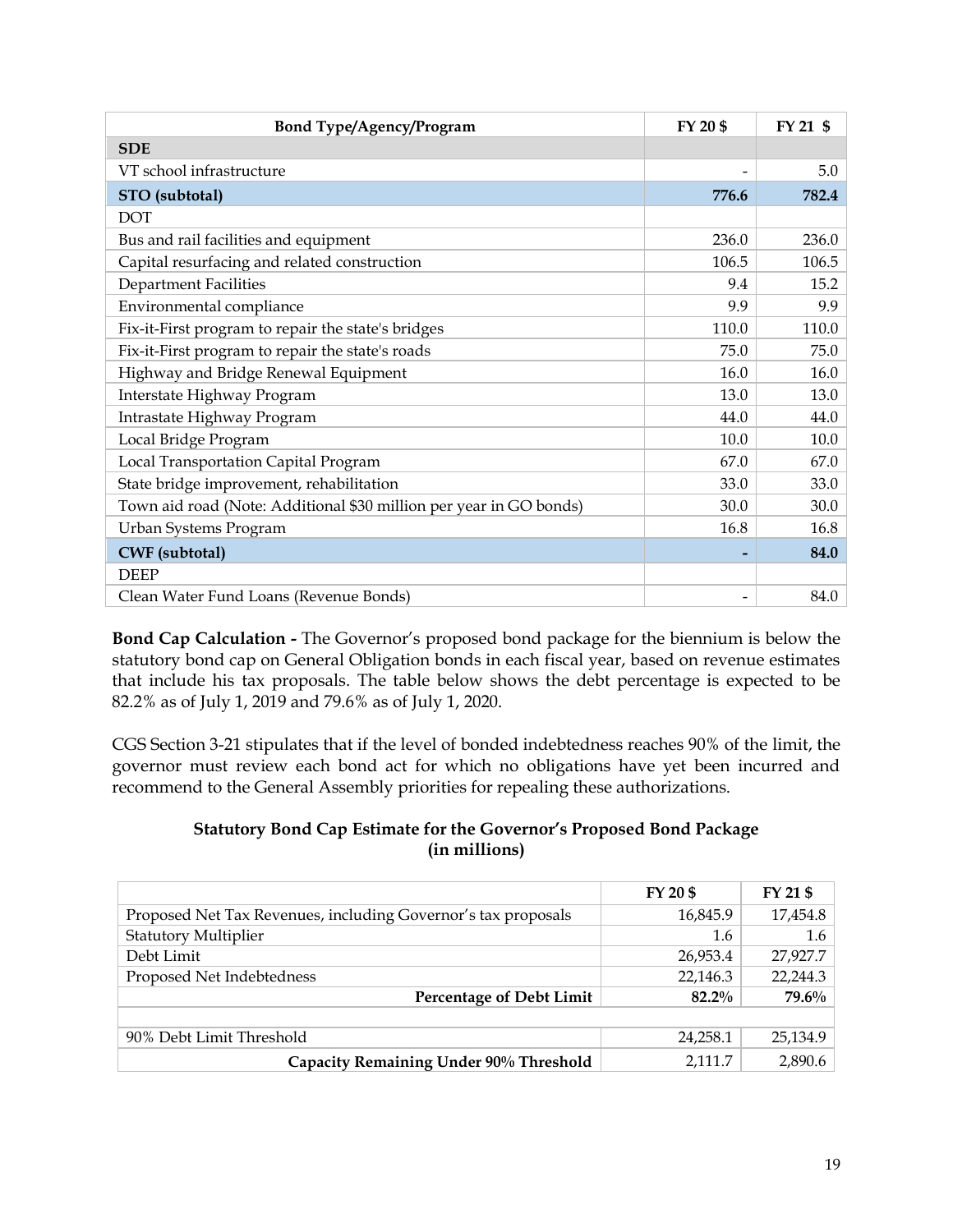# **VI. MUNICIPAL AID**

#### <span id="page-21-0"></span>**TRS Changes Drive Decreases in Municipal Aid**

The Governor's FY 20 and FY 21 budget proposal reduces municipal aid from FY 19 levels by \$74.0 million in FY 20 and \$17.3 million in FY 21. This is primarily due to (1) decreases in Teachers' Retirement Contributions on behalf of municipalities of \$83.5 million in FY 20 and \$44.3 million in FY 21, and (2) a requirement for municipalities to contribute \$23.8 million in FY 20 and \$49.2 million in FY 21 towards the normal cost of teachers' retirement contributions.

#### **Other Significant Changes in Municipal Aid**

The Governor's budget also:

- Provides \$17.7 million in FY 20 and \$39.4 million in FY 21 to partially fund the changes in Education Cost Sharing funding passed in PA 17-2, the FY 18 and FY 19 budget.
- Provides \$1.5 million in FY 20 and \$4.2 million in FY 21 to provide Car Tax Cap Reimbursement grants using updated FY 18 and FY 19 municipal mill rates.
- Eliminates funding of \$3.4 million for Health and Welfare Services for Private School Students. The Governor's proposal requires private schools to make the payments currently made by the state.

See the chart below for a grant-by-grant summary of changes in municipal aid:

| Fund/Agency                            | <b>FY 19</b><br><b>Estimated \$</b> | <b>FY 20 Gov.</b><br>Rec. \$ | <b>FY 21 Gov.</b><br>Rec. \$ | <b>FY 20 Gov.</b><br>Rec. - FY 19 \$ | FY 21 Gov.<br>Rec. - FY 19 \$ |  |  |  |  |
|----------------------------------------|-------------------------------------|------------------------------|------------------------------|--------------------------------------|-------------------------------|--|--|--|--|
| <b>Appropriated Funds</b>              |                                     |                              |                              |                                      |                               |  |  |  |  |
| <b>Office of Policy and Management</b> |                                     |                              |                              |                                      |                               |  |  |  |  |
| <b>State Property PILOT</b>            | 54,944,031                          | 54,944,031                   | 54,944,031                   |                                      |                               |  |  |  |  |
| College & Hospital<br><b>PILOT</b>     | 105,889,432                         | 105,889,434                  | 105,889,434                  | $\overline{2}$                       |                               |  |  |  |  |
| Reimbursement                          | 364,713                             | 364,713                      | 364,713                      |                                      |                               |  |  |  |  |
| Property Tax -                         |                                     |                              |                              |                                      |                               |  |  |  |  |
| Disability Exemption                   |                                     |                              |                              |                                      |                               |  |  |  |  |
| Property Tax Relief                    | 65,000                              | 40,000                       | 40,000                       | (25,000)                             | (25,000)                      |  |  |  |  |
| <b>Elderly Freeze Program</b>          |                                     |                              |                              |                                      |                               |  |  |  |  |
| Property Tax Relief for                | 2,708,107                           | 2,708,107                    | 2,708,107                    |                                      |                               |  |  |  |  |
| Veterans                               |                                     |                              |                              |                                      |                               |  |  |  |  |
| Municipal Transition                   | 28,138,552                          | 29,596,908                   | 32,331,732                   | 1,458,356                            | 4,193,180                     |  |  |  |  |
| (Car Tax Cap                           |                                     |                              |                              |                                      |                               |  |  |  |  |
| <b>Reimbursement Grants)</b>           |                                     |                              |                              |                                      |                               |  |  |  |  |
| Municipal                              | 27,300,000                          | 7,300,000                    | 7,300,000                    | (20,000,000)                         | (20,000,000)                  |  |  |  |  |
| Restructuring <sup>1</sup>             |                                     |                              |                              |                                      |                               |  |  |  |  |
| Municipal Revenue                      | 36,819,135                          | 36,819,135                   | 36,819,135                   |                                      |                               |  |  |  |  |
| Sharing (Supplemental                  |                                     |                              |                              |                                      |                               |  |  |  |  |
| PILOT)                                 |                                     |                              |                              |                                      |                               |  |  |  |  |

#### **Municipal Aid Synopsis, FY 20 - FY 21 Governor's Recommended**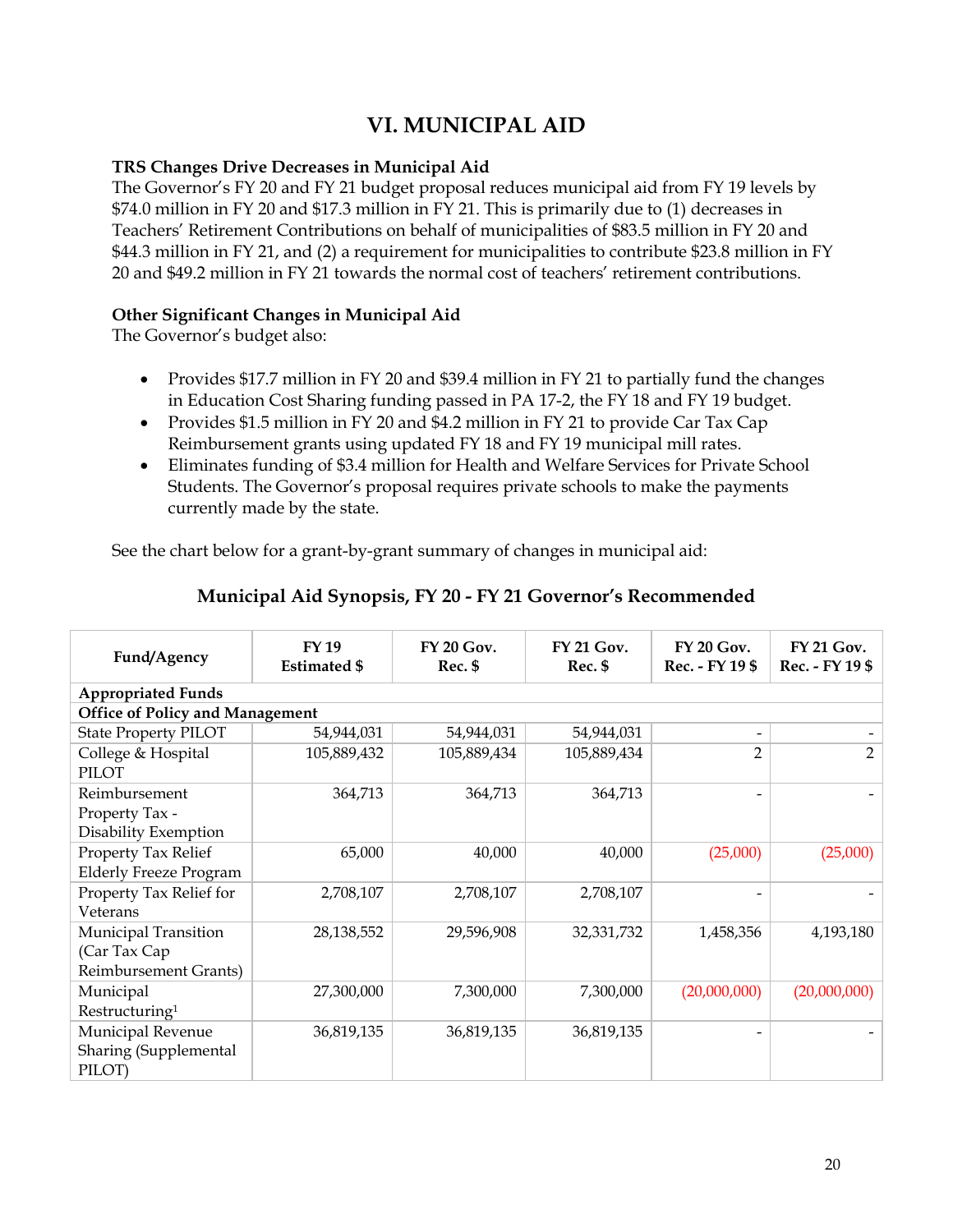| Fund/Agency                                               | <b>FY 19</b><br><b>Estimated \$</b> | FY 20 Gov.<br>Rec. \$    | FY 21 Gov.<br>Rec. \$ | FY 20 Gov.<br>Rec. - FY 19 \$ | <b>FY 21 Gov.</b><br>Rec. - FY 19 \$ |  |  |
|-----------------------------------------------------------|-------------------------------------|--------------------------|-----------------------|-------------------------------|--------------------------------------|--|--|
| Municipal Stabilization<br>Grant                          | 37,753,335                          | 37,753,335<br>37,753,335 |                       |                               |                                      |  |  |
| <b>Pequot Grants</b>                                      | 49,942,796                          | 49,942,796               | 49,942,796            |                               |                                      |  |  |
| <b>State Department of Education</b>                      |                                     |                          |                       |                               |                                      |  |  |
| Vocational Agriculture                                    | 13,759,589                          | 14,952,000               | 15,124,200            | 1,192,411                     | 1,364,611                            |  |  |
| <b>Adult Education</b>                                    | 20,383,960                          | 20,383,960               | 20,383,960            |                               |                                      |  |  |
| Health and Welfare<br>Services Pupils Private<br>Schools  | 3,438,415                           |                          |                       | (3,438,415)                   | (3,438,415)                          |  |  |
| <b>Education Equalization</b><br>Grants <sup>1</sup>      | 2,016,728,682                       | 2,034,411,986            | 2,056,150,639         | 17,683,304                    | 39,421,957                           |  |  |
| <b>Bilingual Education</b>                                | 3,177,112                           | 3,177,112                | 3,177,112             | $\overline{\phantom{0}}$      |                                      |  |  |
| Priority School Districts                                 | 37,150,868                          | 37,150,868               | 37,150,868            |                               |                                      |  |  |
| <b>Young Parents</b>                                      | 71,657                              |                          |                       | (71, 657)                     | (71, 657)                            |  |  |
| Program                                                   |                                     |                          |                       |                               |                                      |  |  |
| Interdistrict                                             | 1,537,500                           | 1,537,500                | 1,537,500             |                               |                                      |  |  |
| Cooperation                                               |                                     |                          |                       |                               |                                      |  |  |
| School Breakfast                                          | 2,158,900                           | 2,158,900                | 2,158,900             | $\overline{\phantom{0}}$      |                                      |  |  |
| Program                                                   |                                     |                          |                       |                               |                                      |  |  |
| Excess Cost - Student<br>Based                            | 140,619,782                         | 140,619,782              | 140,619,782           |                               |                                      |  |  |
| Youth Service Bureaus                                     | 2,598,486                           | 2,612,772                | 2,612,772             | 14,286                        | 14,286                               |  |  |
| Open Choice Program <sup>2</sup>                          | 39,138,373                          | 26,835,214               | 27,682,027            | (12, 303, 159)                | (11, 456, 346)                       |  |  |
| Magnet Schools <sup>2</sup>                               | 326,508,158                         | 298,204,848              | 300,033,302           | (28, 303, 310)                | (26, 474, 856)                       |  |  |
| After School Program                                      | 4,720,695                           | 4,720,695                | 4,720,695             |                               |                                      |  |  |
| Sheff Transportation <sup>2</sup>                         |                                     | 44,750,421               | 45,781,798            | 44,750,421                    | 45,781,798                           |  |  |
| <b>Teachers' Retirement Board</b>                         |                                     |                          |                       |                               |                                      |  |  |
| Retirement<br>Contributions                               | 1,292,314,000                       | 1,208,783,000            | 1,248,029,000         | (83,531,000)                  | (44, 285, 000)                       |  |  |
| Retirees Health Service<br>Cost                           | 14,575,250                          | 26,001,300               | 29,849,400            | 11,426,050                    | 15,274,150                           |  |  |
| Municipal Retiree<br><b>Health Insurance Costs</b>        | 4,644,673                           | 5,532,120                | 5,535,640             | 887,447                       | 890,967                              |  |  |
| <b>Other Appropriated Aid</b>                             |                                     |                          |                       |                               |                                      |  |  |
| Housing/Homeless<br>Services-Municipality                 | 575,226                             | 575,226                  | 575,226               |                               |                                      |  |  |
| Local and District<br>Departments of Health               | 4,144,588                           | 3,742,666                | 3,742,666             | (401, 922)                    | (401, 922)                           |  |  |
| School Based Health<br>Clinics                            | 10,743,232                          | 10,550,187               | 10,550,187            | (193, 045)                    | (193, 045)                           |  |  |
| Teen Pregnancy<br>Prevention -<br>Municipality            | 98,281                              | 98,281                   | 98,281                |                               |                                      |  |  |
| <b>Connecticard Payments</b>                              | 703,638                             | 703,638                  | 703,638               |                               |                                      |  |  |
| Municipal<br>Restructuring (Debt<br>Service) <sup>1</sup> | 20,000,000                          | 45,666,625               | 56,314,629            | 25,666,625                    | 36,314,629                           |  |  |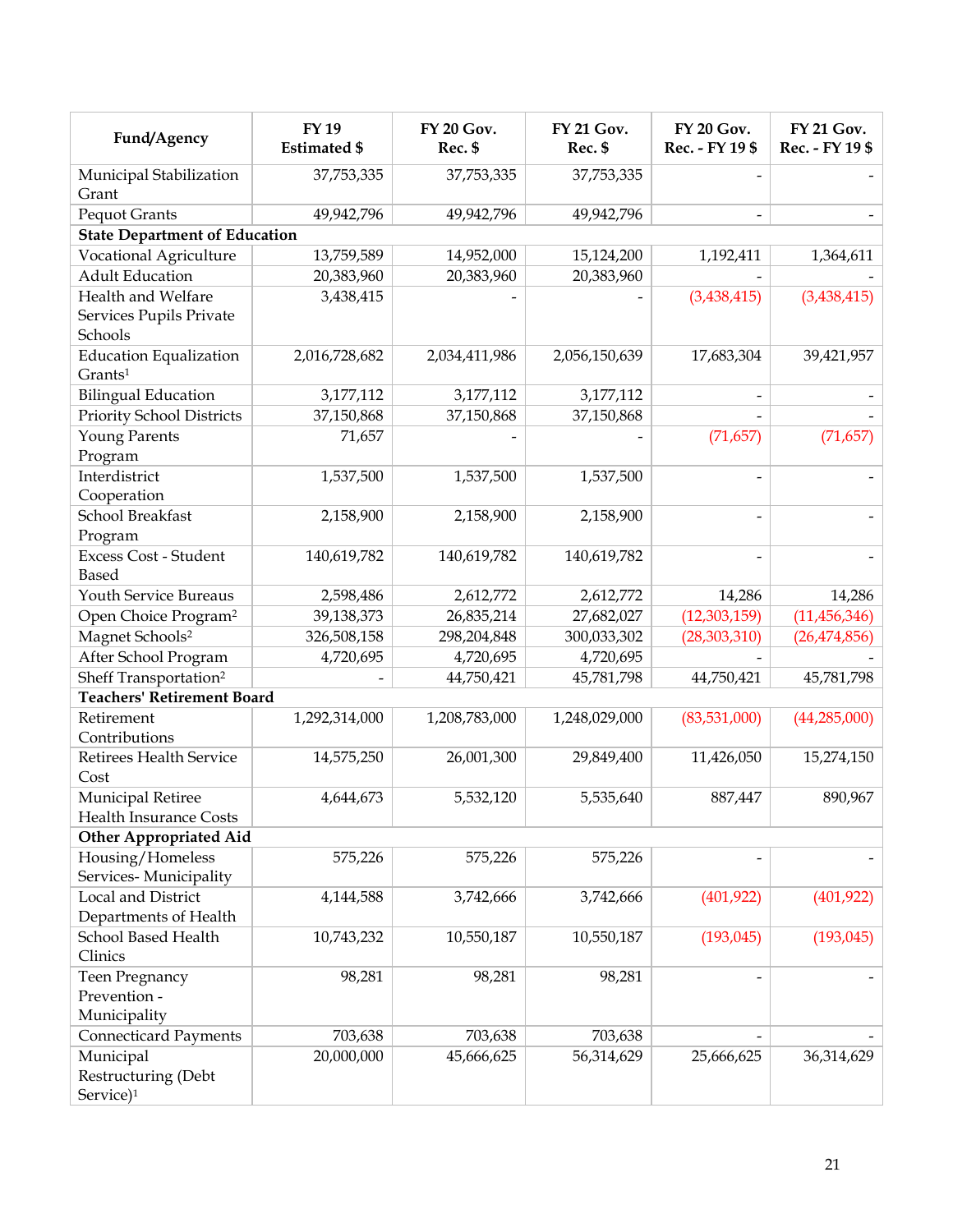| Fund/Agency                                                                                                                              | <b>FY 19</b><br><b>Estimated</b> \$ | $FY$ 20 $Gov$ .<br>Rec. \$ | <b>FY 21 Gov.</b><br>Rec. \$ | <b>FY 20 Gov.</b><br>Rec. - FY 19 \$ | <b>FY 21 Gov.</b><br>Rec. - FY 19 \$ |  |  |  |
|------------------------------------------------------------------------------------------------------------------------------------------|-------------------------------------|----------------------------|------------------------------|--------------------------------------|--------------------------------------|--|--|--|
| <b>Total Appropriated</b><br>Funds                                                                                                       | 4,303,716,166                       | 4,258,527,560              | 4,340,625,505                | (45, 188, 606)                       | 36,909,339                           |  |  |  |
| <b>Bond Funds</b>                                                                                                                        |                                     |                            |                              |                                      |                                      |  |  |  |
| Town Aid Road                                                                                                                            | 60,000,000                          | 60,000,000                 | 60,000,000                   |                                      |                                      |  |  |  |
| LoCIP                                                                                                                                    | 34,999,987                          | 30,000,000                 | 30,000,000                   | (4,999,987)                          | (4,999,987)                          |  |  |  |
| <b>Grants for Municipal</b>                                                                                                              | 60,000,000                          | 60,000,000                 | 60,000,000                   |                                      |                                      |  |  |  |
| Projects                                                                                                                                 |                                     |                            |                              |                                      |                                      |  |  |  |
| <b>Total Bond Funds</b>                                                                                                                  | 154,999,987                         | 150,000,000                | 150,000,000                  | (4,999,987)                          | (4,999,987)                          |  |  |  |
| <b>GROSS TOTAL</b>                                                                                                                       | 4,458,716,153                       | 4,408,527,560              | 4,490,625,505                | (50, 188, 593)                       | 31,909,352                           |  |  |  |
| Teachers' Retirement                                                                                                                     |                                     | (23,825,270)               | (49,201,442)                 | (23,825,270)                         | (49,201,442)                         |  |  |  |
| Board-Normal Cost                                                                                                                        |                                     |                            |                              |                                      |                                      |  |  |  |
| payments                                                                                                                                 |                                     |                            |                              |                                      |                                      |  |  |  |
| <b>NET TOTAL</b>                                                                                                                         | 4,458,716,153                       | 4,384,702,290              | 4,441,424,063                | (74, 013, 863)                       | (17, 292, 090)                       |  |  |  |
| <sup>1</sup> The Governor's budget funds all debt service payments to the City of Hartford via the Municipal Restructuring- Debt Service |                                     |                            |                              |                                      |                                      |  |  |  |

line item within the Treasurer's Office. These payments are made in accordance with the Contract Assistance Agreement reached between the City of Hartford and the Municipal Accountability Review Board on March 27, 2018.

<sup>2</sup>The Governor's budget establishes the Sheff Transportation account and reallocates funding from the Open Choice and Magnet School accounts.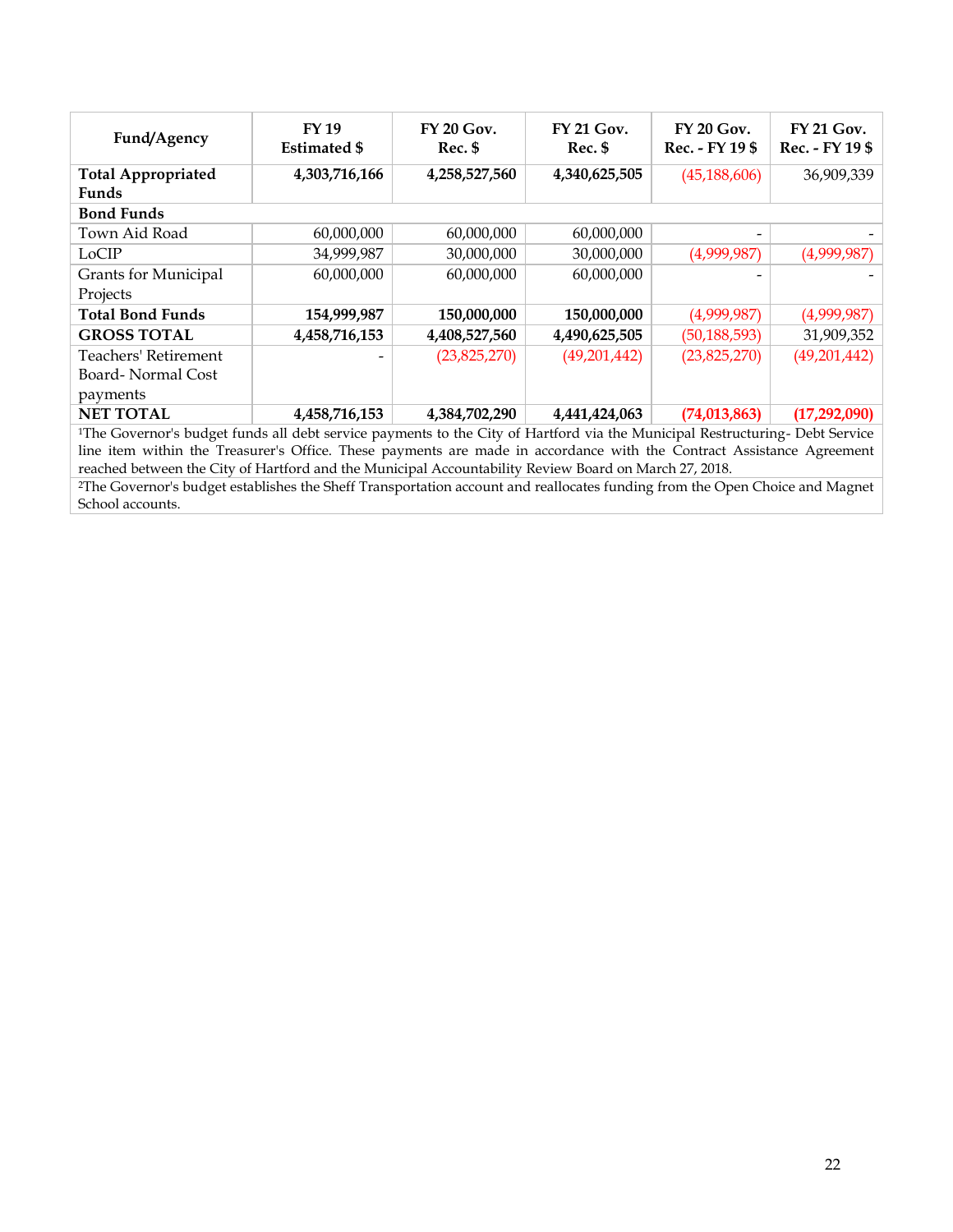| Fund/Agency                                               | Authorized  | <b>Revised</b> | Governor<br>Recommended | Governor<br>Recommended |
|-----------------------------------------------------------|-------------|----------------|-------------------------|-------------------------|
|                                                           | <b>FY18</b> | <b>FY 19</b>   | <b>FY 20</b>            | <b>FY 21</b>            |
| <b>General Fund</b>                                       |             |                |                         |                         |
| Legislative Management                                    | 444         | 436            | 436                     | 436                     |
| Auditors of Public Accounts                               | 126         | 126            | 126                     | 126                     |
| Commission on Women, Children & Seniors                   | 6           | 6              | 6                       | 6                       |
| Commission on Equity and Opportunity                      | 6           | 6              | 6                       | 6                       |
| Governor's Office                                         | 28          | 28             | 28                      | 28                      |
| Secretary of the State                                    | 85          | 85             | 85                      | 85                      |
| Lieutenant Governor's Office                              | 7           | 7              | 7                       | 7                       |
| Elections Enforcement Commission                          | 35          | 35             | 35                      | 35                      |
| Office of State Ethics                                    | 16          | 16             | 16                      | 16                      |
| Freedom of Information Commission                         | 16          | 16             | 16                      | 16                      |
| <b>State Treasurer</b>                                    | 45          | 45             | 45                      | 45                      |
| <b>State Comptroller</b>                                  | 277         | 277            | 277                     | 277                     |
| Department of Revenue Services                            | 660         | 660            | 660                     | 660                     |
| Office of Governmental Accountability                     | 19          | 19             | 19                      | 19                      |
| Office of Policy and Management                           | 125         | 125            | 125                     | 125                     |
| Department of Veterans' Affairs                           | 243         | 243            | 243                     | 243                     |
| Department of Administrative Services                     | 663         | 663            | 668                     | 669                     |
| <b>Attorney General</b>                                   | 311         | 311            | 311                     | 311                     |
| Division of Criminal Justice                              | 486         | 486            | 486                     | 486                     |
| Department of Emergency Services and Public<br>Protection | 1,735       | 1,735          | 1,735                   | 1,735                   |
| Military Department                                       | 42          | 42             | 42                      | 42                      |
| Department of Consumer Protection                         | 218         | 218            | 221                     | 221                     |
| Labor Department                                          | 191         | 191            | 191                     | 191                     |
| Commission on Human Rights and Opportunities              | 82          | 82             | 82                      | 82                      |
| Protection and Advocacy for Persons with<br>Disabilities  |             |                |                         |                         |
| Department of Agriculture                                 | 50          | 50             | 55                      | 55                      |
| Department of Energy and Environmental Protection         | 618         | 618            | 587                     | 587                     |
| Council on Environmental Quality                          | 2           |                |                         |                         |
| Department of Economic and Community<br>Development       | 89          | 89             | 91                      | 91                      |
| Department of Housing                                     | 23          | 23             | 23                      | 23                      |
| <b>Agricultural Experiment Station</b>                    | 69          | 69             | 70                      | 70                      |
| Department of Public Health                               | 495         | 480            | 476                     | 476                     |
| Office of Health Strategy                                 |             | 23             | 23                      | 23                      |
| Office of the Chief Medical Examiner                      | 50          | 50             | 51                      | 51                      |
| Department of Developmental Services                      | 2,980       | 2,980          | 2,980                   | 2,980                   |
| Department of Mental Health and Addiction Services        | 3,438       | 3,438          | 3,438                   | 3,438                   |
| Psychiatric Security Review Board                         | 3           | 3              | 3                       | 3                       |
| Department of Social Services                             | 2,009       | 1,986          | 2,021                   | 2,021                   |
| <b>State Department on Aging</b>                          |             |                |                         |                         |
| Department of Rehabilitation Services                     | 113         | 136            | 136                     | 136                     |
| Department of Education                                   | 1,819       | 1,819          | 1,822                   | 1,822                   |
| Technical Education and Career System                     |             |                |                         |                         |
| Office of Early Childhood                                 | 118         | 118            | 118                     | 118                     |
| State Library                                             | 55          | 55             | 55                      | 55                      |

# <span id="page-24-0"></span>**APPENDIX A: Full Time Authorized Position Count by Agency and Fund**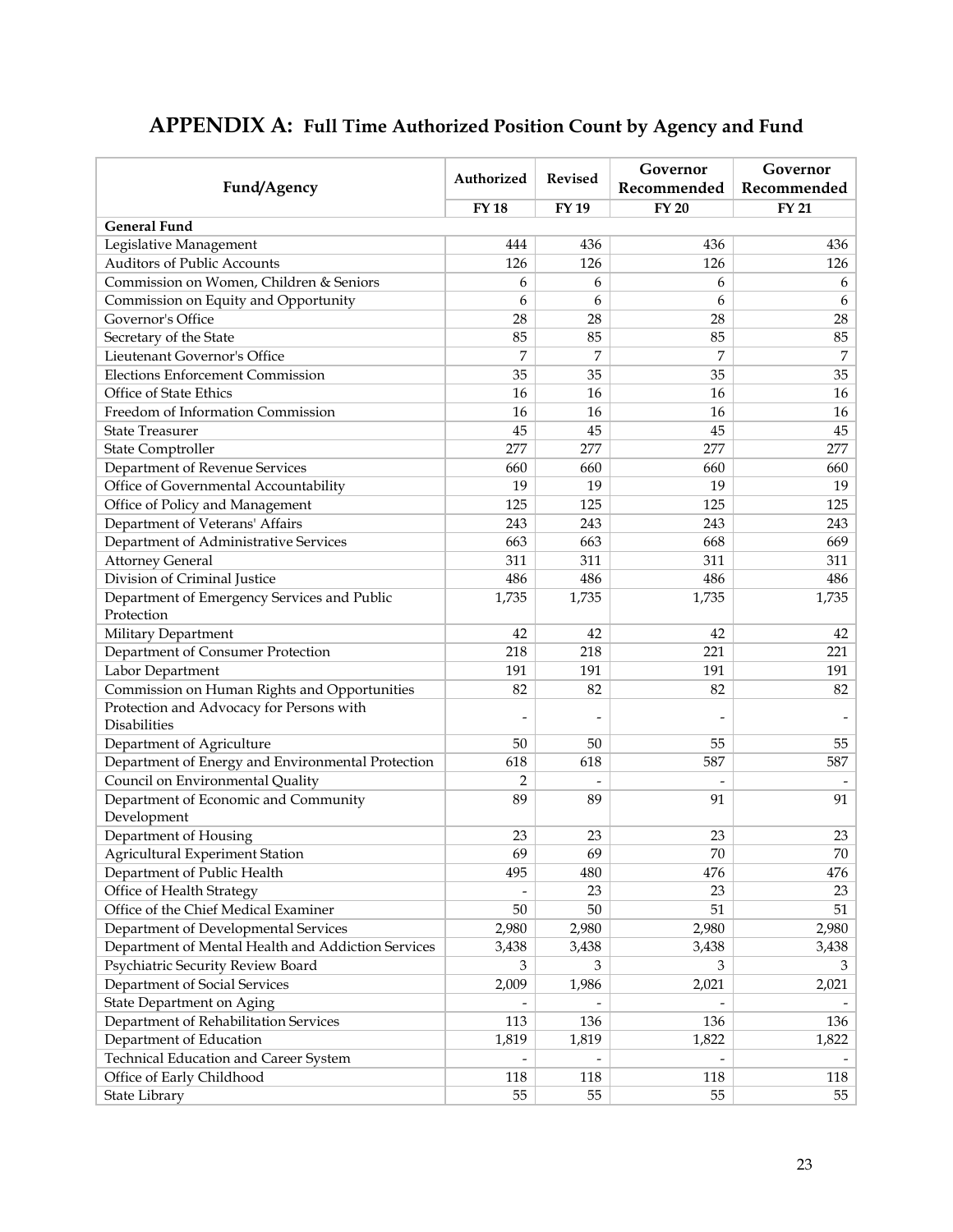| Fund/Agency                                                       | Authorized       | <b>Revised</b> | Governor<br>Recommended | Governor<br>Recommended |
|-------------------------------------------------------------------|------------------|----------------|-------------------------|-------------------------|
|                                                                   | <b>FY18</b>      | FY 19          | <b>FY 20</b>            | <b>FY 21</b>            |
| Office of Higher Education                                        | 27               | 27             | 27                      | 27                      |
| University of Connecticut                                         | 2,413            | 2,413          | 2,413                   | 2,413                   |
| University of Connecticut Health Center                           | 1,698            | 1,698          | 1,698                   | 1,698                   |
| Teachers' Retirement Board                                        | 27               | 27             | 27                      | 27                      |
| <b>Connecticut State Colleges and Universities</b>                | 4,633            | 4,633          | 4,633                   | 4,633                   |
| Department of Correction                                          | 6,117            | 6,117          | 6,118                   | 6,118                   |
| Department of Children and Families                               | 3,240            | 3,240          | 3,021                   | 3,021                   |
| Judicial Department                                               | 4,329            | 4,329          | 4,329                   | 4,329                   |
| Public Defender Services Commission                               | 447              | 447            | 451                     | 451                     |
| <b>General Fund Total</b>                                         | 40,728           | 40,726         | 40,532                  | 40,533                  |
| <b>Special Transportation Fund</b>                                |                  |                |                         |                         |
| <b>State Treasurer</b>                                            | $\mathbf{1}$     | 1              | 1                       | 1                       |
| Department of Motor Vehicles                                      | 603              | 603            | 603                     | 603                     |
| Department of Energy and Environmental Protection                 | 29               | 29             | 29                      | 29                      |
| Department of Transportation                                      | 3,357            | 3,362          | 3,412                   | 3,412                   |
| <b>Special Transportation Fund Total</b>                          | 3,990            | 3,995          | 4,045                   | 4,045                   |
| <b>Banking Fund</b>                                               |                  |                |                         |                         |
| Department of Banking                                             | 119              | 119            | 117                     | 117                     |
| Judicial Department                                               | 20               | 20             |                         |                         |
| <b>Banking Fund Total</b>                                         | 139              | 139            | 117                     | 117                     |
| <b>Insurance Fund</b>                                             |                  |                |                         |                         |
| Office of Policy and Management                                   | $\overline{2}$   | 2              | 2                       | 2                       |
| Insurance Department                                              | 151              | 150            | 151                     | 151                     |
| Office of the Healthcare Advocate                                 | 27               | 18             | 17                      | 17                      |
| Department of Housing                                             | $\mathbf{1}$     | $\mathbf{1}$   | 1                       | 1                       |
| Department of Public Health                                       | 5                | 5              | 9                       | 9                       |
| Office of Health Strategy                                         |                  | 9              | 10                      | 10                      |
| <b>Insurance Fund Total</b>                                       | 186              | 185            | 190                     | 190                     |
| <b>Consumer Counsel and Public Utility Control Fund</b>           |                  |                |                         |                         |
| Office of Consumer Counsel                                        | 12               | 12             | 12                      | 12                      |
| Department of Energy and Environmental Protection                 | 122              | 122            | 122                     | 122                     |
| <b>Consumer Counsel and Public Utility Control Fund</b>           | 134              | 134            | 134                     | 134                     |
| <b>Total</b>                                                      |                  |                |                         |                         |
| <b>Workers' Compensation Fund</b>                                 |                  |                |                         |                         |
| Division of Criminal Justice                                      | $\boldsymbol{4}$ | 4              | 4                       | 4                       |
| Labor Department                                                  | $\overline{2}$   | 2              | $\overline{2}$          | $\overline{2}$          |
| Workers' Compensation Commission                                  | 117              | 117            | 117                     | 117                     |
| Department of Rehabilitation Services                             | 6                | 6              | 6                       | 6                       |
| <b>Workers' Compensation Fund Total</b>                           | 129              | 129            | 129                     | 129                     |
| <b>Regional Market Operation Fund</b>                             |                  |                |                         |                         |
| Department of Agriculture<br>Regional Market Operation Fund Total | 7<br>7           | 7<br>7         | 7<br>7                  | 7<br>7                  |
| <b>GRAND TOTAL - Appropriated Funds</b>                           | 45,313           | 45,315         | 45,154                  | 45,155                  |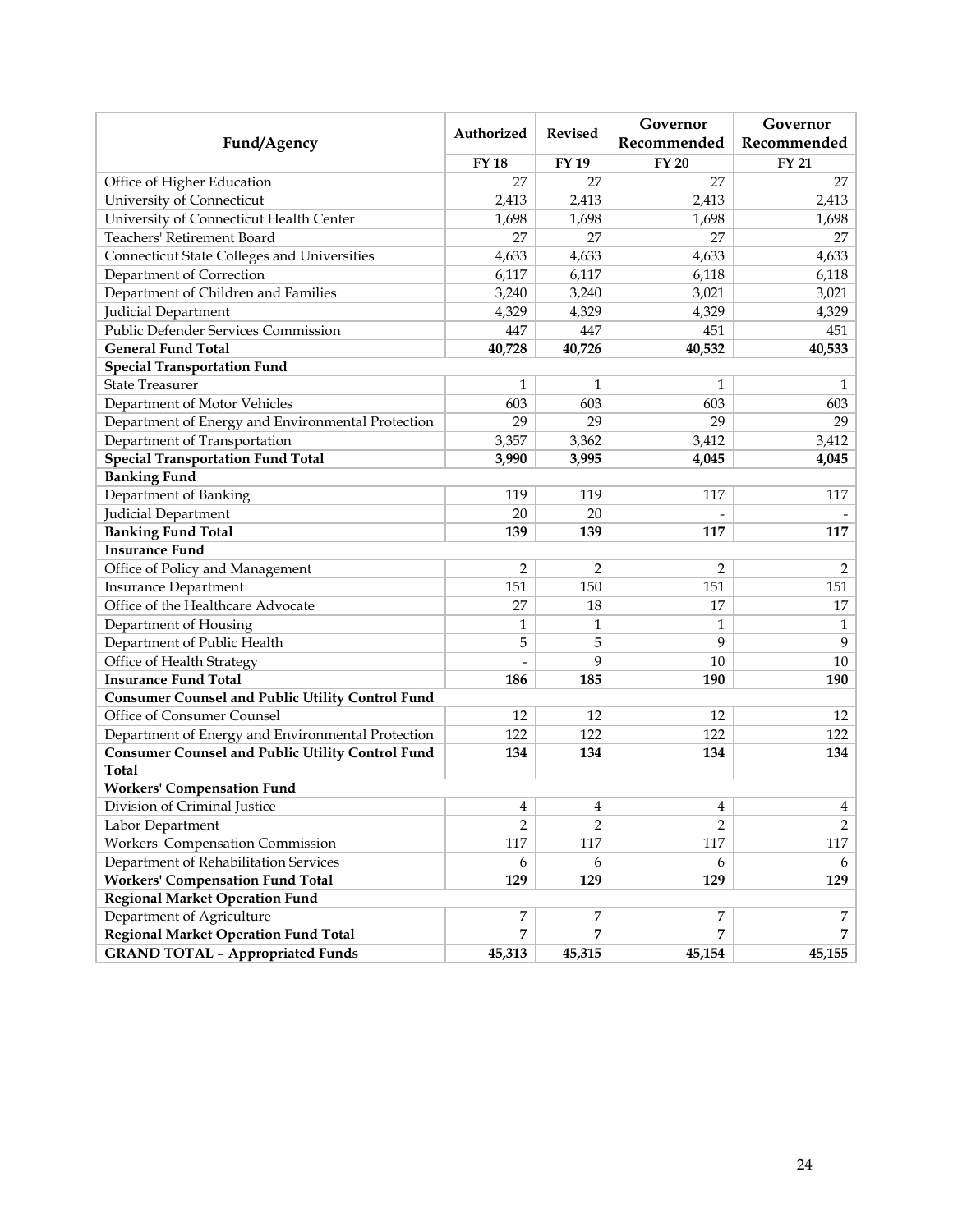|  | <b>APPENDIX B: Revenue Policies</b> |
|--|-------------------------------------|
|--|-------------------------------------|

<span id="page-26-0"></span>

| <b>General Fund</b>     |                                                                                                       |              |              |              |              |              |  |
|-------------------------|-------------------------------------------------------------------------------------------------------|--------------|--------------|--------------|--------------|--------------|--|
| Fund/Tax<br><b>Type</b> | Policy                                                                                                | <b>FY 20</b> | <b>FY 21</b> | <b>FY 22</b> | <b>FY 23</b> | <b>FY 24</b> |  |
| <b>Taxes</b>            |                                                                                                       |              |              |              |              |              |  |
| Personal<br>Income Tax  | Establish a new credit against the Income Tax<br>when Property Taxes exceed 6.5% of taxpayers'<br>AGI |              |              |              |              | (170.0)      |  |
|                         | Repeal expansion of the Income Tax exemption<br>for Social Security Income                            | 24.2         | 17.4         | 18.4         | 19.6         | 20.9         |  |
|                         | Repeal the new Income Tax exemption for<br>Pension and Annuity Income                                 | 32.8         | 41.1         | 57.5         | 73.9         | 90.4         |  |
|                         | Repeal the new Income Tax credit for STEM<br>graduates                                                | 3.9          | 7.9          | 11.8         | 15.8         | 19.7         |  |
|                         | Permanently cap at 25% the Teachers' Pension<br>Exemption from the Income Tax                         | 8.0          | 8.0          | 8.0          | 8.0          | 8.0          |  |
|                         | <b>Personal Income Tax Total</b>                                                                      | 68.9         | 74.4         | 95.7         | 117.3        | (31.0)       |  |
| Sales and Use<br>Tax    | Repeal the Municipal Revenue Sharing Account                                                          |              |              | 356.3        | 365.2        | 374.4        |  |
|                         | Expand the Sales Tax to include Legal Services                                                        | 35.3         | 71.7         | 72.7         | 73.7         | 74.7         |  |
|                         | Expand the Sales Tax to include Accounting<br><b>Services</b>                                         | 5.0          | 10.2         | 10.3         | 10.5         | 10.6         |  |
|                         | Expand the Sales Tax to include Architectural<br><b>Services</b>                                      | 5.7          | 11.6         | 11.8         | 11.9         | 12.1         |  |
|                         | Expand the Sales Tax to include Engineering<br>Services                                               | 21.1         | 42.7         | 43.3         | 43.9         | 44.5         |  |
|                         | Expand the Sales Tax to include Interior Design<br><b>Services</b>                                    | 1.9          | 3.9          | 4.0          | 4.0          | 4.1          |  |
|                         | Expand the Sales Tax to include Real Estate<br>Activities and Agents/Brokers                          | 33.8         | 68.6         | 69.6         | 70.7         | 71.7         |  |
|                         | Expand the Sales Tax to include Veterinary<br>Services                                                | 9.1          | 18.6         | 18.8         | 19.1         | 19.3         |  |
|                         | Expand the Sales Tax to include Barber Shops<br>and Beauty Salons                                     | 20.8         | 42.2         | 42.9         | 43.5         | 44.2         |  |
|                         | Expand the Sales Tax to include Dry-Cleaning<br>and Laundry Services, including Coin-Operated         | 8.6          | 17.3         | 17.6         | 17.9         | 18.1         |  |
|                         | Repeal the Sales Tax Exemption for Massage<br>Therapists and Electology Services                      | 0.5          | 1.0          | 1.0          | 1.0          | 1.1          |  |
|                         | Expand the Sales Tax to include Sports /<br>Recreation Instruction & Industries                       | 3.0          | 5.9          | 6.0          | 6.1          | 6.1          |  |
|                         | Expand the Sales Tax to include Horse Boarding<br>and Training                                        | 0.3          | 0.5          | 0.6          | 0.6          | 0.6          |  |
|                         | Expand the Sales Tax to include Travel<br>Arrangement and Scenic Transportation                       | 0.6          | 1.2          | 1.3          | 1.3          | 1.3          |  |
|                         | Expand the Sales Tax to include Buildings and<br>Dwellings                                            | 7.9          | 16.0         | 16.2         | 16.5         | 16.7         |  |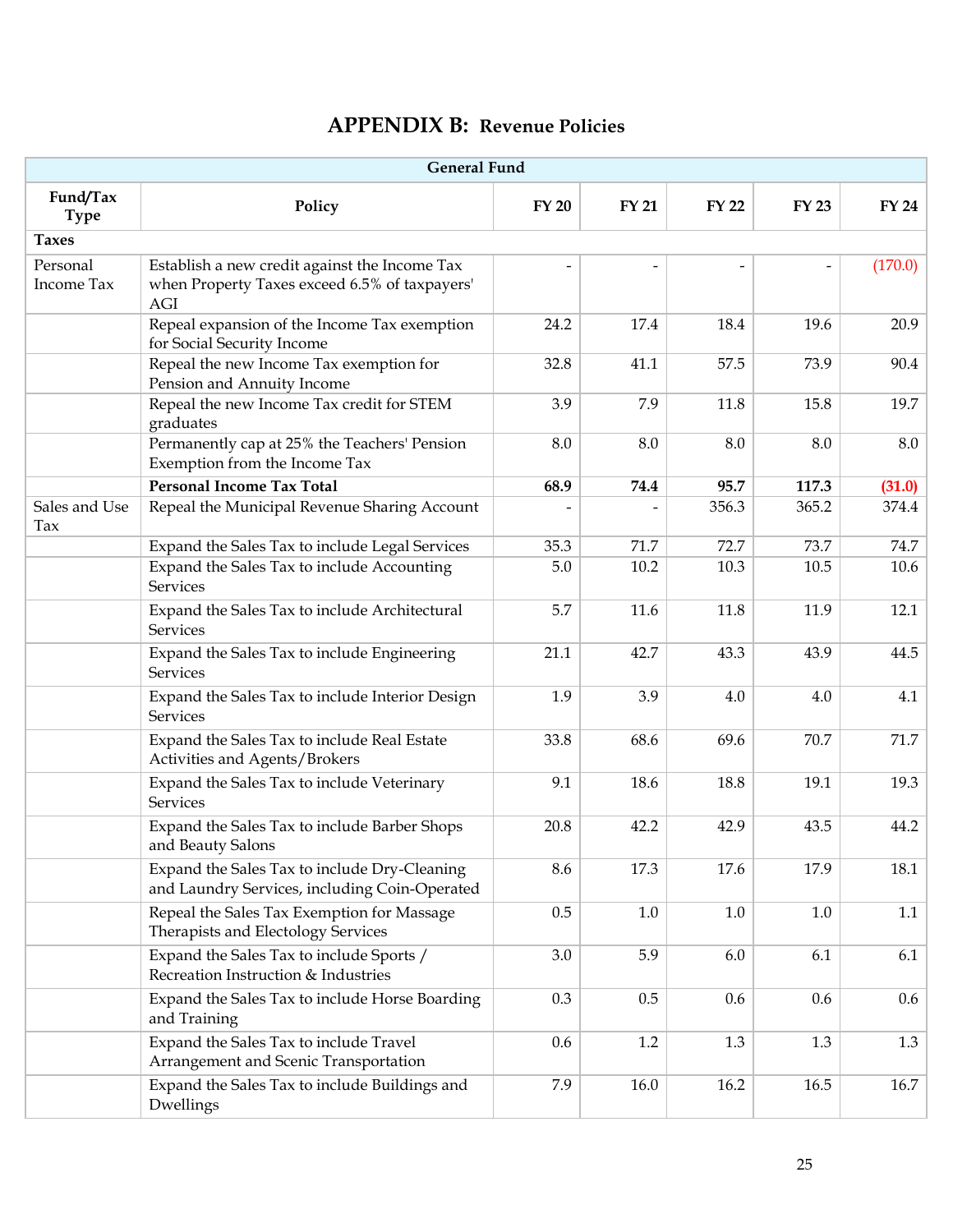| <b>General Fund</b>     |                                                                                       |              |              |              |              |              |  |
|-------------------------|---------------------------------------------------------------------------------------|--------------|--------------|--------------|--------------|--------------|--|
| Fund/Tax<br><b>Type</b> | Policy                                                                                | <b>FY 20</b> | <b>FY 21</b> | <b>FY 22</b> | <b>FY 23</b> | <b>FY 24</b> |  |
|                         | Expand the Sales Tax to include Waste<br>Collection                                   | 0.5          | 1.1          | 1.1          | 1.1          | 1.1          |  |
|                         | Repeal the Sales Tax Exemption for Renovation<br>and Repair of Residential Property   | 15.6         | 31.7         | 32.1         | 32.6         | 33.1         |  |
|                         | Repeal the Sales Tax Exemption for the<br>Maintenace of Vessels                       | 1.9          | 3.9          | 4.0          | 4.0          | 4.1          |  |
|                         | Repeal the Sales Tax Exemption for Winter<br><b>Storage of Vessels</b>                | 0.8          | 1.1          | 1.1          | 1.2          | 1.2          |  |
|                         | Increase the Sales Tax on Boats from 2.99% to<br>6.35%                                | 2.3          | 2.3          | 2.3          | 2.4          | 2.4          |  |
|                         | Increase the Sales Tax on Digital Downloads<br>from 1.0% to 6.35%                     | 27.5         | 37.1         | 37.7         | 38.2         | 38.8         |  |
|                         | Increase the Hotel Occupancy Tax from 15% to<br>17%                                   | 17.6         | 18.1         | 18.5         | 19.0         | 19.5         |  |
|                         | Repeal the Sales Tax Exemption for vehicular<br>trade-ins                             | 60.4         | 61.6         | 62.8         | 64.1         | 65.4         |  |
|                         | Repeal the Sales Tax Exemption for Non-<br>Prescription Drugs                         | 14.9         | 30.5         | 31.2         | 32.0         | 32.8         |  |
|                         | Repeal the Sales Tax Exemption for Text Books,<br>College & Professional Schools      | 0.3          | 0.5          | 0.5          | 0.5          | 0.5          |  |
|                         | Repeal the Sales Tax Exemption for Newspapers<br>and Magazines                        | 6.5          | 13.2         | 13.4         | 13.6         | 13.8         |  |
|                         | Repeal the Sales Tax Exemption for CT Credit<br>Unions                                | 0.3          | 0.5          | 0.5          | 0.5          | 0.5          |  |
|                         | Repeal the Sales Tax Exemption for<br>Campground Rentals                              | 0.4          | 0.8          | 0.8          | 0.8          | $0.8\,$      |  |
|                         | Repeal the Sales Tax Exemption for Bicycle<br>Helmets                                 | 0.1          | 0.2          | 0.2          | 0.2          | 0.2          |  |
|                         | Repeal the Sales Tax Exemption for Child car<br><b>Seats</b>                          | 0.1          | 0.2          | 0.2          | 0.2          | 0.2          |  |
|                         | Repeal the Sales Tax Exemption for Vegetable<br>Seeds                                 |              | 0.1          | 0.1          | 0.1          | 0.1          |  |
|                         | Repeal the Sales Tax Exemption for Safety<br>Apparel                                  | 0.1          | 0.1          | 0.1          | 0.1          | 0.1          |  |
|                         | Recognize Increase in Sales Tax due to E-<br>Cigarettes Excise Tax                    | 0.4          | 0.6          | 0.7          | 0.7          | $0.8\,$      |  |
|                         | Recognize Decrease in Sales Tax due to Raising<br>the Age for Cigarette Restriction   | (0.8)        | (0.8)        | (0.7)        | (0.7)        | (0.7)        |  |
|                         | Eliminate the Sales-Tax free week                                                     | 4.9          | 5.0          | 5.0          | 5.1          | 5.2          |  |
|                         | Expand the Sales Tax to include Parking                                               | 1.8          | 3.7          | 3.7          | 3.8          | 3.8          |  |
|                         | Reflect impact on the Tourism Account from<br>increasing the Hotel Occupancy Tax rate | (1.8)        | (1.8)        | (1.9)        | (1.9)        | (1.9)        |  |
|                         | Freeze the diversion of the motor vehicle sales                                       | 91.0         | 175.8        | 246.7        | 339.2        | 339.9        |  |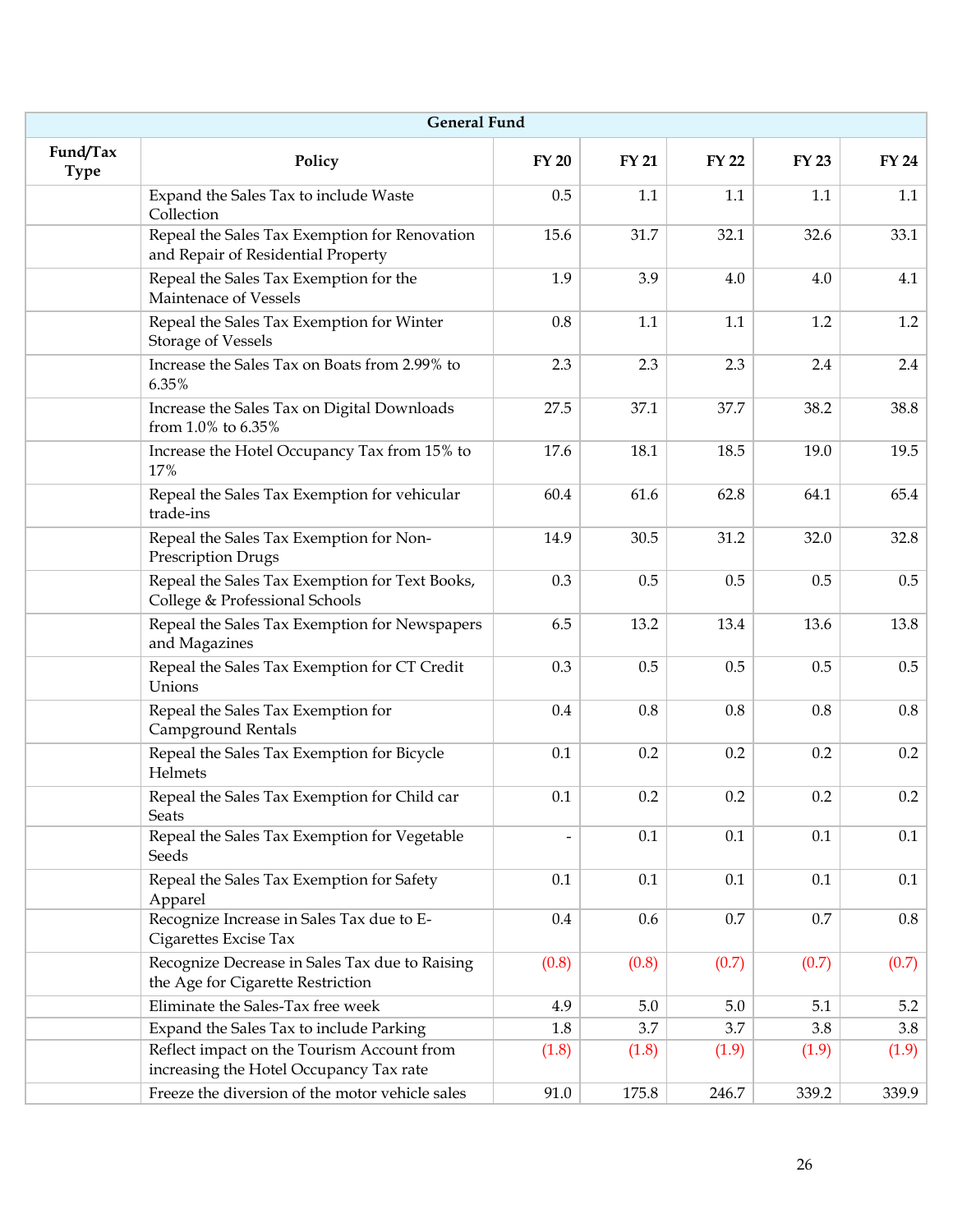|                                    | <b>General Fund</b>                                                            |              |              |              |              |              |
|------------------------------------|--------------------------------------------------------------------------------|--------------|--------------|--------------|--------------|--------------|
| Fund/Tax<br><b>Type</b>            | Policy                                                                         | <b>FY 20</b> | <b>FY 21</b> | <b>FY 22</b> | <b>FY 23</b> | <b>FY 24</b> |
|                                    | tax from the GF at 8%                                                          |              |              |              |              |              |
|                                    | Reflect STF portion of Sales Tax Expansion                                     | (27.4)       | (44.3)       | (45.0)       | (45.7)       | (46.5)       |
|                                    | <b>Sales and Use Tax Total</b>                                                 | 371.0        | 652.6        | 1,087.5      | 1,197.0      | 1,214.7      |
| Corporation<br>Tax                 | Maintain current 10% surcharge set to expire in<br>tax year 2019               | 60.0         | 37.5         | 37.5         | 37.5         | 37.5         |
|                                    | Repeal the business entity tax of \$250                                        | (11.0)       | (44.0)       | (11.0)       | (44.0)       | (11.0)       |
|                                    | Reduce cap on R&D and URA tax credits to<br>50.01%                             | 34.4         | 21.5         | 21.5         | 21.5         | 21.5         |
|                                    | Limit carryforward of new R&D tax credits to 15<br>years                       |              |              |              |              |              |
|                                    | Repeal 7/7 Program                                                             |              | 8.0          | 20.0         | 30.0         | 40.0         |
|                                    | <b>Corporation Tax Total</b>                                                   | 83.4         | 23.0         | 68.0         | 45.0         | 88.0         |
| Public Service<br>Companies<br>Tax | Eliminate exemption for gas sold to facility with<br>775 MW of Capacity        | 3.6          | 3.6          | 3.6          | 3.6          | 3.6          |
|                                    | Cap credits claimed against the public utilities<br>tax at 50.01% of liability | 2.0          | 2.0          | 2.0          | 2.0          | 2.0          |
|                                    | <b>Public Service Companies Tax Total</b>                                      | 5.6          | 5.6          | 5.6          | 5.6          | 5.6          |
| Inheritance<br>and Estate<br>Tax   | Repeal gift tax (3-year lookback for gifts in<br>contemplation of death)       | (9.0)        | (9.0)        | (9.0)        | (9.0)        | (9.0)        |
|                                    | Delay estate filing from 6 months to 9 months to<br>match federal              | (33.6)       |              |              |              |              |
|                                    | <b>Inheritance and Estate Tax Total</b>                                        | (42.6)       | (9.0)        | (9.0)        | (9.0)        | (9.0)        |
| Cigarette Tax                      | Tax E-Cigarettes liquid at 75% wholesale                                       | 6.7          | 9.7          | 10.5         | 11.4         | 12.3         |
|                                    | Raise the Age to 21 for cigarettes                                             | (5.8)        | (5.5)        | (5.2)        | (4.9)        | (4.6)        |
|                                    | <b>Cigarette Tax Total</b>                                                     | 0.9          | 4.2          | 5.3          | 6.5          | 7.7          |
| Admissions<br>and Dues             | Increase the rate for movies from 6.0% to 6.35%                                | 0.2          | 0.3          | 0.3          | 0.3          | 0.3          |
|                                    | <b>Admissions and Dues Total</b>                                               | 0.2          | 0.3          | 0.3          | 0.3          | 0.3          |
| Real Estate<br>Conveyance          | Increase the rate on residential real estate ><br>\$800k to 1.5% from 1.25%    | 7.7          | 7.9          | 8.2          | 8.4          | 8.7          |
|                                    | Real Estate Conveyance Total                                                   | 7.7          | 7.9          | 8.2          | 8.4          | 8.7          |
| Alcoholic<br>Beverages             | Reduce alcohol beverage excise taxes at craft<br>breweries by 50%              | (0.1)        | (0.1)        | (0.1)        | (0.1)        | (0.1)        |
|                                    | <b>Alcoholic Beverages Total</b>                                               | (0.1)        | (0.1)        | (0.1)        | (0.1)        | (0.1)        |
| Health<br>Provider                 | Maintain Hospital User Fee at FY 2019 level of<br>\$900 million                | 516.0        | 516.0        | 516.0        | 516.0        | 516.0        |
|                                    | Implement recommendation of ambulatory<br>surgical center tax study            | (1.0)        | (1.0)        | (1.0)        | (1.0)        | (1.0)        |
|                                    | Technical fix to intermediate care facilities (ICF)<br>user fee                | 0.1          | 0.1          | 0.1          | 0.1          | 0.1          |
|                                    | <b>Health Provider Total</b>                                                   | 515.1        | 515.1        | 15.1         | 515.1        | 515.1        |
| Miscellaneous                      | Surcharge on Plastic Bags of 10 cents                                          | 30.2         | 26.8         | 21.4         | 17.2         | 13.7         |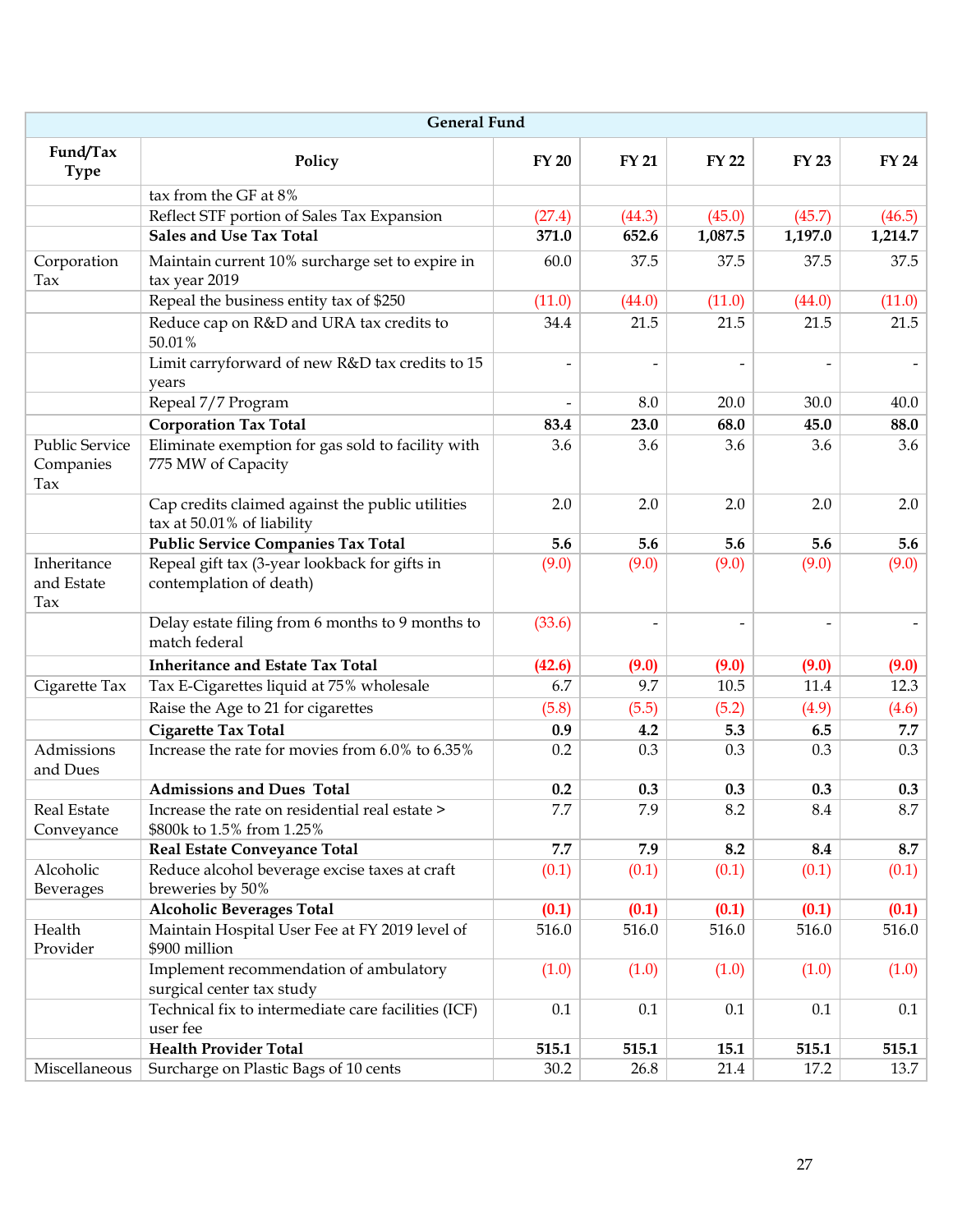| <b>General Fund</b>                       |                                                                               |                |              |              |              |              |
|-------------------------------------------|-------------------------------------------------------------------------------|----------------|--------------|--------------|--------------|--------------|
| Fund/Tax<br><b>Type</b>                   | Policy                                                                        | <b>FY 20</b>   | <b>FY 21</b> | <b>FY 22</b> | <b>FY 23</b> | <b>FY 24</b> |
|                                           | Establish a 1.5¢ per ounce tax on sugar-<br>sweetened beverages               | $\overline{a}$ | 163.1        | 154.2        | 139.2        | 139.9        |
|                                           | <b>Miscellaneous Total</b>                                                    | 30.2           | 189.9        | 175.6        | 156.4        | 153.6        |
|                                           | <b>Taxes Total</b>                                                            | 1,040.3        | 1,463.9      | 1,952.2      | 2,042.5      | 1,953.6      |
| Other<br>Revenue                          |                                                                               |                |              |              |              |              |
| Licenses,<br>Permits, Fees                | Include Recommended Tests in Newborn<br><b>Screening Panel</b>                | 0.1            | 0.1          | 0.1          | 0.1          | 0.1          |
|                                           | Increase annual filing fee for LLC's and LLP's<br>from \$20 to \$100          | 16.0           | 16.0         | 16.0         | 16.0         | 16.0         |
|                                           | Fees for Industrial Hemp Program                                              | 0.1            | 0.3          | 0.3          | 0.3          | 0.3          |
|                                           | Bring the off-budget community investment act<br>(CIA) program on budget      | 18.5           | 18.5         | 18.5         | 18.5         | 18.5         |
|                                           | Licenses, Permits, Fees Total                                                 | 34.7           | 34.9         | 34.9         | 34.9         | 34.9         |
| Miscellaneous                             | Town reimbursement for teachers' retirement<br>fund                           | 23.8           | 49.2         | 71.3         | 72.6         | 73.8         |
|                                           | <b>Miscellaneous Total</b>                                                    | 23.8           | 49.2         | 71.3         | 72.6         | 73.8         |
| Rents, Fines,<br>Escheats                 | Add 25 cent deposit on wine and liquor glass<br>bottles                       | 4.4            | 6.0          | 6.1          | 6.2          | 6.2          |
|                                           | Add 5 cent deposit to 50ml bottles of alcohol                                 | 0.5            | 0.6          | 0.6          | 0.6          | 0.6          |
|                                           | Rents, Fines, Escheats Total                                                  | 4.9            | 6.6          | 6.7          | 6.8          | 6.8          |
|                                           | <b>Other Revenue Total</b>                                                    | 63.4           | 90.7         | 112.9        | 114.3        | 115.5        |
| Other<br><b>Sources</b>                   |                                                                               |                |              |              |              |              |
| Federal<br>Grants                         | Net Appropriate for Care 4 Kids/Child Care<br>Development Fund                | (67.6)         | (53.3)       | (53.3)       | (53.3)       | (53.3)       |
|                                           | Maintain Supplemental (Hospital) Payments at<br><b>FY 2019 level</b>          | 215.4          | 214.0        | 214.0        | 214.0        | 214.0        |
|                                           | Reflect increase in revenue attributable to<br>Medicaid (expenditure) changes | (21.8)         | (6.4)        | (6.4)        | (6.4)        | (6.4)        |
|                                           | <b>Federal Grants Total</b>                                                   | 126.0          | 154.3        | 154.3        | 154.3        | 154.3        |
| Transfers<br>From $/$ (To)<br>Other Funds | Fund Higher Education Alternative Retirement<br>Plan                          | 43.7           | 43.4         | 43.4         | 43.4         | 43.4         |
|                                           | Maintain the FY 2019 transfer to the<br>Mashantucket/Pequot Fund              | 8.1            | 8.1          | 8.1          | 8.1          | 8.1          |
|                                           | Transfers From / (To) Other Funds Total                                       | 51.8           | 51.5         | 51.5         | 51.5         | 51.5         |
|                                           | <b>Other Sources Total</b>                                                    | 177.8          | 205.8        | 205.8        | 205.8        | 205.8        |
| Adjust<br>Available<br>Revenues           | Implement "revenue cap"                                                       | (96.8)         | (150.3)      | (204.0)      | (261.1)      | (319.4)      |
|                                           | Adjust Available Revenues Total                                               | (96.8)         | (150.3)      | (204.0)      | (261.1)      | (319.4)      |
|                                           | <b>General Fund Total</b>                                                     | 1,184.7        | 1,610.1      | 2,066.9      | 2,101.5      | 1,955.5      |